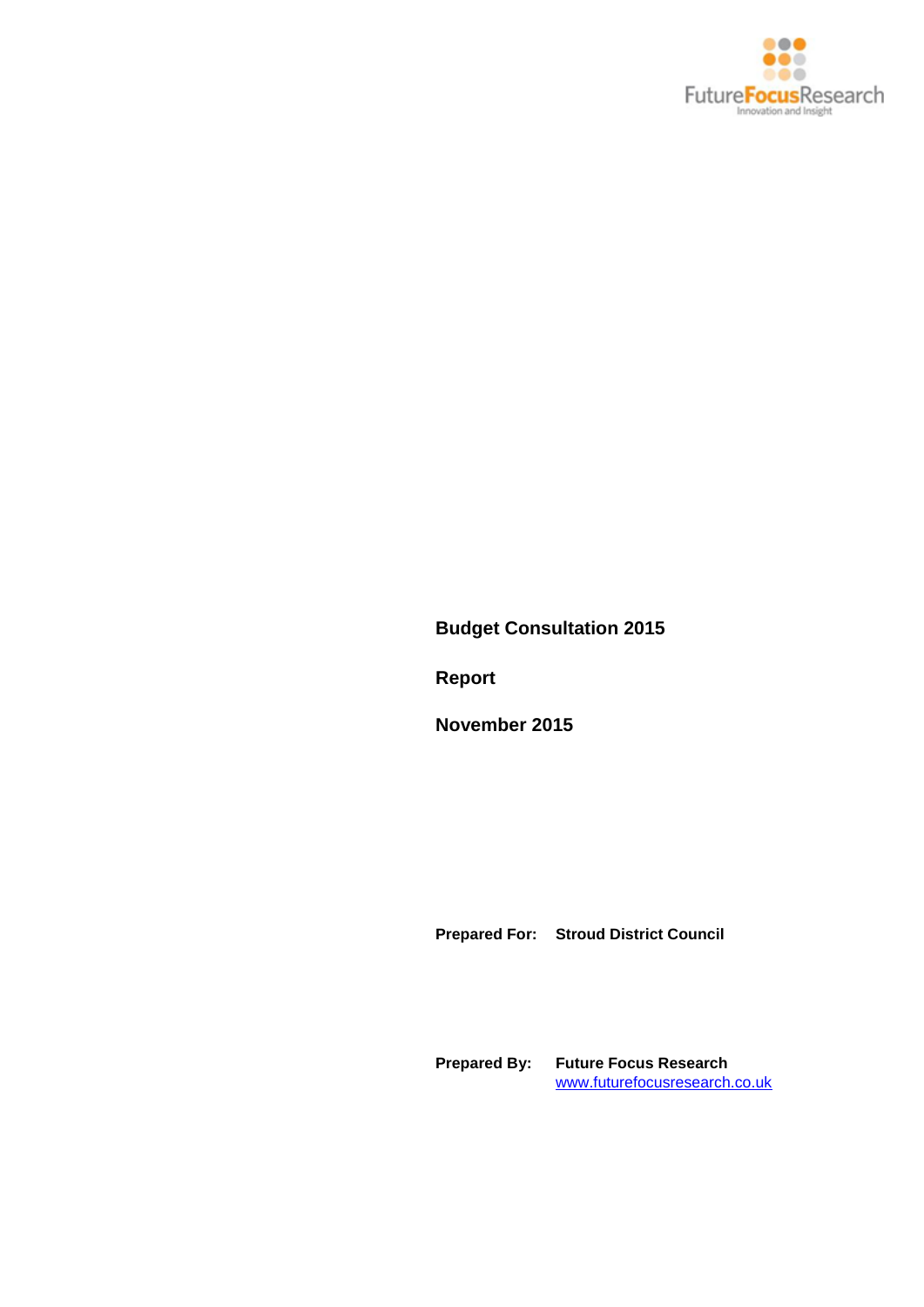

| <b>Contents</b>                             | Page             |
|---------------------------------------------|------------------|
| 1.<br>Approach to research                  | 1                |
| <b>Research objectives</b><br>1.1           | 1                |
| 1.2 Methodology                             | 1                |
| 1.3 Who did we interview?                   | $\mathbf 2$      |
| 2.<br><b>Summary</b>                        | 5                |
| <b>Resident Survey</b><br>2.1               | 5                |
| <b>2.2 Business Survey</b>                  | 6                |
| 3.<br><b>Residents v Businesses</b>         | $\overline{7}$   |
| <b>Opinions of Stroud DC</b><br>3.1         | $\overline{7}$   |
| 3.2 Corporate Delivery Plan                 | 8                |
| <b>Information from Council</b><br>3.3      | $\boldsymbol{9}$ |
| <b>Resident Survey</b><br>4.                | 10               |
| 4.1<br><b>Overall Opinions of Stroud DC</b> | 10               |
| 4.2<br><b>Priorities of local people</b>    | 14               |
| 4.3<br><b>Council Spending Options</b>      | 15               |
| <b>Council Tax Increase options</b><br>4.4  | 16               |
| 4.5<br><b>Corporate Delivery Plan</b>       | 17               |
| <b>Use of Local Facilities</b><br>4.6       | 19               |
| 4.7<br><b>Restoration of the Canal</b>      | 21               |
| <b>Business Survey</b><br>5.                | 22               |
| 5.1<br><b>Overall opinions on Stroud DC</b> | 22               |
| <b>Council Spending Options</b><br>5.2      | 24               |
| 5.3<br><b>Corporate Delivery Plan</b>       | 25               |
| 5.4<br><b>Local Economy</b>                 | 27               |
| <b>Future Growth Plans</b><br>5.5           | 28               |
| 5.6<br><b>Broadband</b>                     | 29               |
| <b>Support for Businesses</b><br>5.7        | 30               |
| <b>Working with Education</b><br>5.8        | 31               |
| <b>Information from the Council</b><br>5.9  | 32               |
| 5.10 Restoration of the Canal               | 33               |
| Appendix A Local area postcodes             | 34               |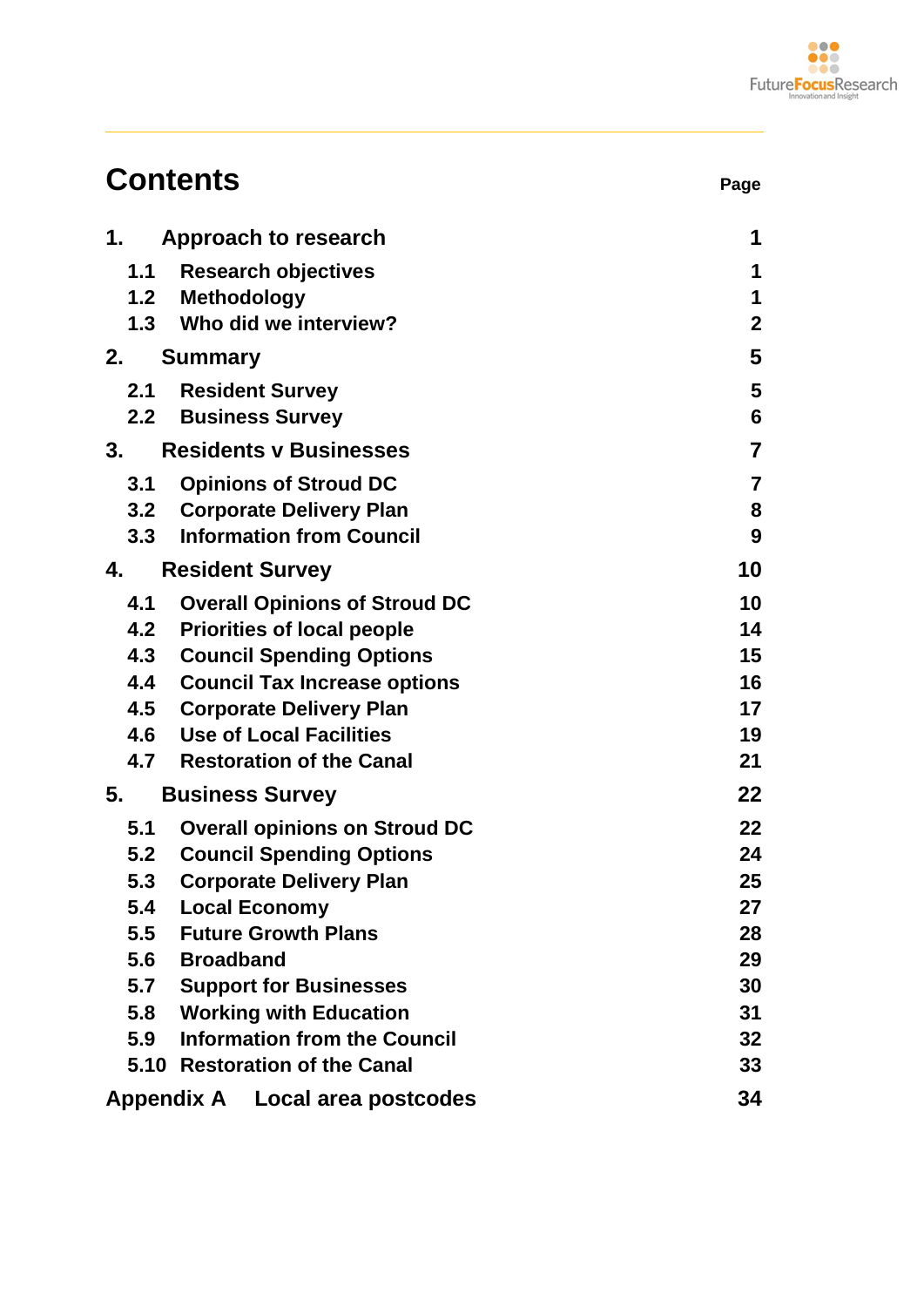

# <span id="page-2-0"></span>**1. Approach to research**

### <span id="page-2-1"></span>**1.1 Research objectives**

Stroud District Council commissioned Future Focus Research to conduct a survey of local residents and businesses as part of the budget consultation process. The survey examined their views on Council spending priorities, local priorities, suggestions for future strategies, and satisfaction levels with the Council's activities.

### <span id="page-2-2"></span>**1.2 Methodology**

The research consisted of 500 ten minute telephone interviews with local residents and 200 ten minute telephone interviews with local businesses.

For the resident survey, all interviews were conducted with a representative sample of residents aged 18 and over who live in a household where Council Tax is paid to Stroud District Council. The sample was based on the quota controls below which reflect the demographic makeup of the Stroud District Council area. In addition, to ensure the views were obtained from individuals from all areas of the district, we targeted a proportionate number of interviews in each of the local areas, as follows:

- Gloucester Border Areas
- Stroud Central
- **Stroud Border Areas, including Nailsworth**
- Stonehouse
- **Dursley**
- **Wotton-under-Edge**
- **Berkeley**

These areas are grouped together based on the Royal Mail post towns – see [Appendix A](#page-35-0) for details of the postcodes. In addition to area, quotas were also set on age and gender as shown in table 1.1 below.

|           | rable T.T. Age and Gender |  |
|-----------|---------------------------|--|
| Gender    |                           |  |
| Male      | 49%                       |  |
| Female    | 51%                       |  |
| Total     | 100%                      |  |
| Age       |                           |  |
| $18 - 34$ | 21%                       |  |
| $35 - 54$ | 37%                       |  |
| $55 - 74$ | 31%                       |  |
| $75+$     | 11%                       |  |
| Total     | 100%                      |  |

Table 1.1: Age and Gender quotas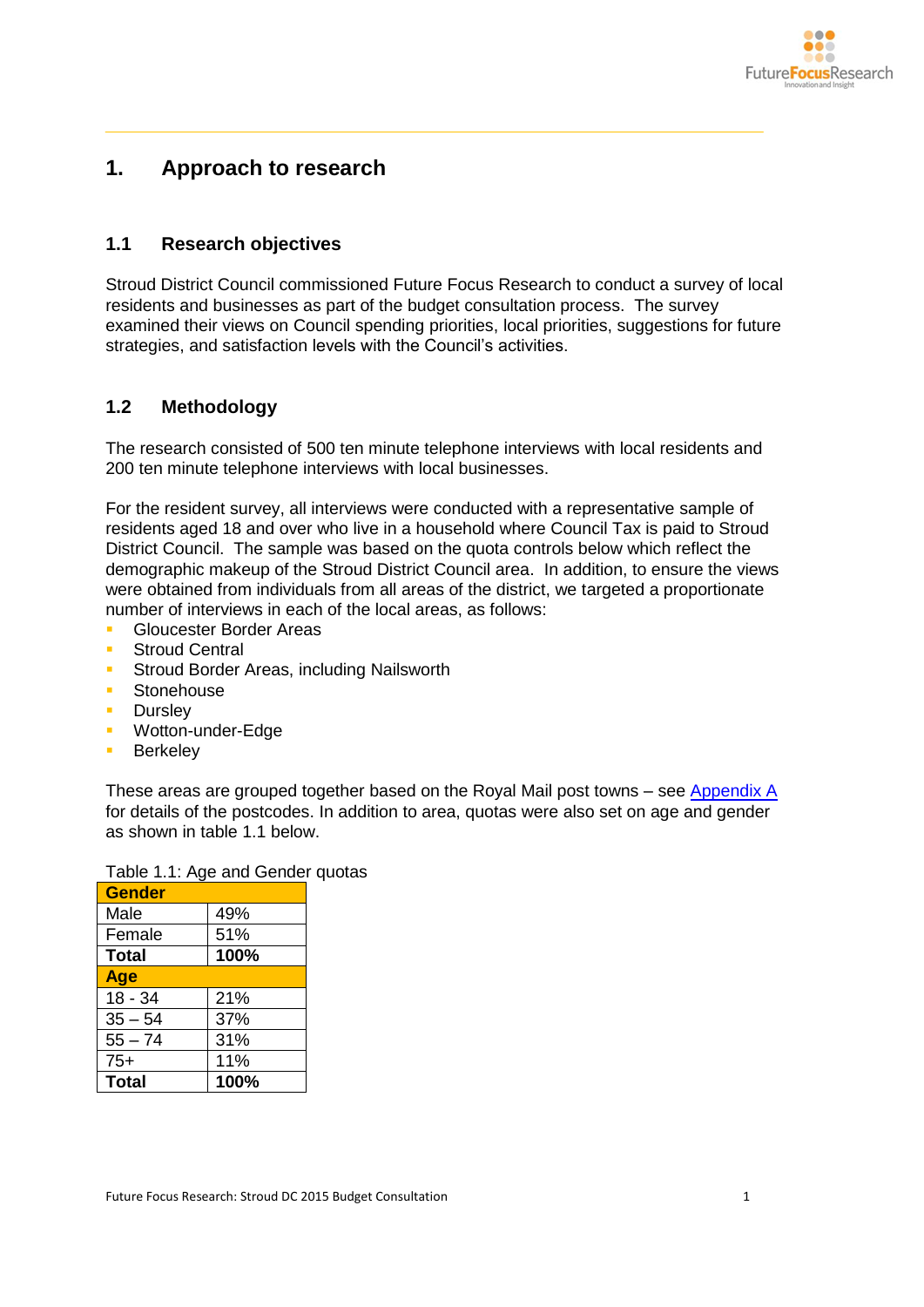

For the business survey, quotas were set in terms of business size (based on number of employees) as follows:

- 140 interviews with businesses with 10 employees or less; and
- 60 interviews with businesses with more than 10 employees.

Both questionnaires were designed in conjunction with the Council to ensure the research was able to deliver the intended objectives. Interviews were conducted by a team of trained interviewers.

A sample size of 500 gives a margin of error of +/-4.4% at the 95% confidence interval. Therefore, if 50% of respondents give an answer to a question, we can be sure that the true value lies somewhere between 46.6% and 54.4%. A sample size of 200 gives a margin of error of +/-6.9% at the 95% confidence interval. Therefore, if 50% of respondents give an answer to a question, we can be sure that the true value lies somewhere between 43.1% and 56.9%.

### <span id="page-3-0"></span>**1.3 Who did we interview?**

#### **1.3.1 Resident Survey**

The profile of the 500 interviews is shown in table 1.2 below.

Table 1.2

| <b>Area</b>                    | %   | <b>Number of</b>   |
|--------------------------------|-----|--------------------|
|                                |     | <b>respondents</b> |
| <b>Gloucester Border Areas</b> | 11% | 54                 |
| <b>Stroud Central</b>          | 28% | 139                |
| <b>Stroud Border Areas</b>     | 22% | 109                |
| Stonehouse                     | 12% | 60                 |
| <b>Dursley</b>                 | 16% | 80                 |
| Wotton-under-Edge              | 6%  | 33                 |
| <b>Berkeley</b>                | 5%  | 25                 |
| <b>Gender</b>                  |     |                    |
| Male                           | 49% | 245                |
| Female                         | 51% | 255                |
| <b>Age</b>                     |     |                    |
| $18 - 34$                      | 21% | 107                |
| $35 - 54$                      | 35% | 175                |
| $55 - 74$                      | 32% | 158                |
| $75+$                          | 11% | 53                 |
| Prefer not to say              | 1%  | $\overline{7}$     |
| <b>Disability</b>              |     |                    |
| Yes                            | 11% | 55                 |
| <b>No</b>                      | 86% | 431                |
| Prefer not to say              | 3%  | 14                 |
|                                |     |                    |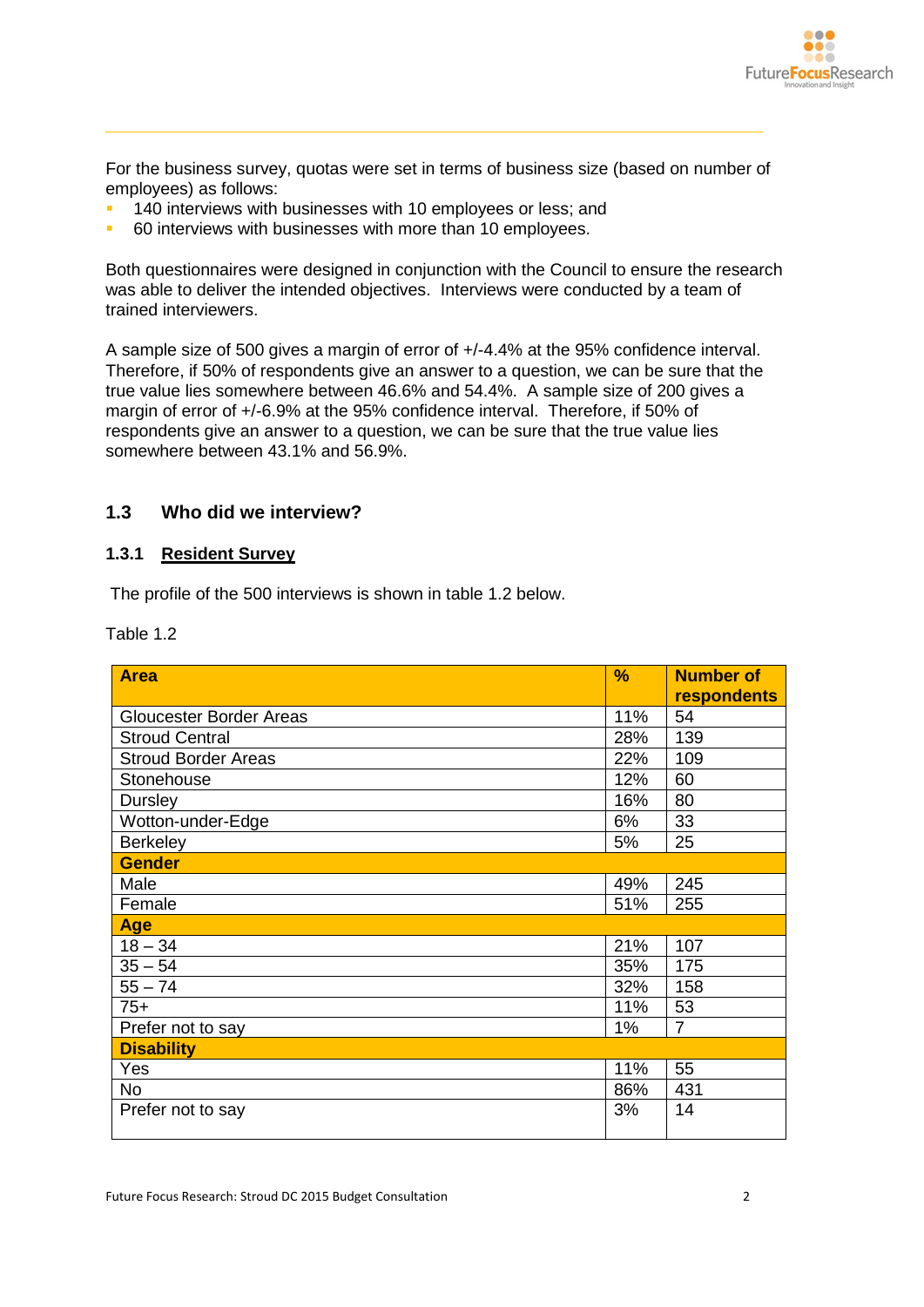| <b>Working status</b>                               |     |     |
|-----------------------------------------------------|-----|-----|
| <b>Employed in Stroud district</b>                  | 26% | 132 |
| Employed outside Stroud district                    | 14% | 69  |
| Unemployed and actively looking for paid employment | 11% | 54  |
| Unemployed but not looking for paid employment      | 7%  | 33  |
| Retired                                             | 34% | 173 |
| At school/college/university                        | 3%  | 13  |
| Other (e.g. house person, carer)                    | 4%  | 21  |
| Prefer not to say                                   | 1%  | 5   |
| <b>Ethnicity</b>                                    |     |     |
| White or White British                              | 89% | 447 |
| Other                                               | 11% | 53  |
| <b>Total</b>                                        | 100 | 500 |

Where there are differences between any of the demographics, these have been highlighted in the report, although as results were very consistent across the board, these are very few.

### **1.3.2 Business Survey**

The profile of the 200 interviews is shown in table 1.3 below.

Table 1.3

| <b>Business Sector</b>             | %              | <b>Number of</b><br><b>responses</b> |
|------------------------------------|----------------|--------------------------------------|
| <b>Agriculture and Fishing</b>     | 4              | 8                                    |
| <b>Business Services</b>           | 5.             | 9                                    |
| <b>Construction and Building</b>   | 8              | 15                                   |
| <b>Services</b>                    |                |                                      |
| <b>Creative Services and Media</b> | <1             | 1                                    |
| <b>Financial services</b>          | <1             | 1                                    |
| <b>Health and Social Work</b>      | 5              | 10                                   |
| <b>Hospitality and Leisure</b>     | 8              | 17                                   |
| <b>IT and Telecoms</b>             | $\overline{2}$ | 4                                    |
| Manufacturing and                  | 21             | 41                                   |
| Engineering                        |                |                                      |
| <b>Personal Services</b>           | 6              | 12                                   |
| <b>Professional Services</b>       | 3              | 6                                    |
| <b>Real Estate</b>                 | $\overline{2}$ | 4                                    |
| <b>Retail and Wholesale</b>        | 33             | 66                                   |
| Transport, storage and             | 2              | 5                                    |
| distribution                       |                |                                      |
| <b>Travel and Tourism</b>          | ا>             |                                      |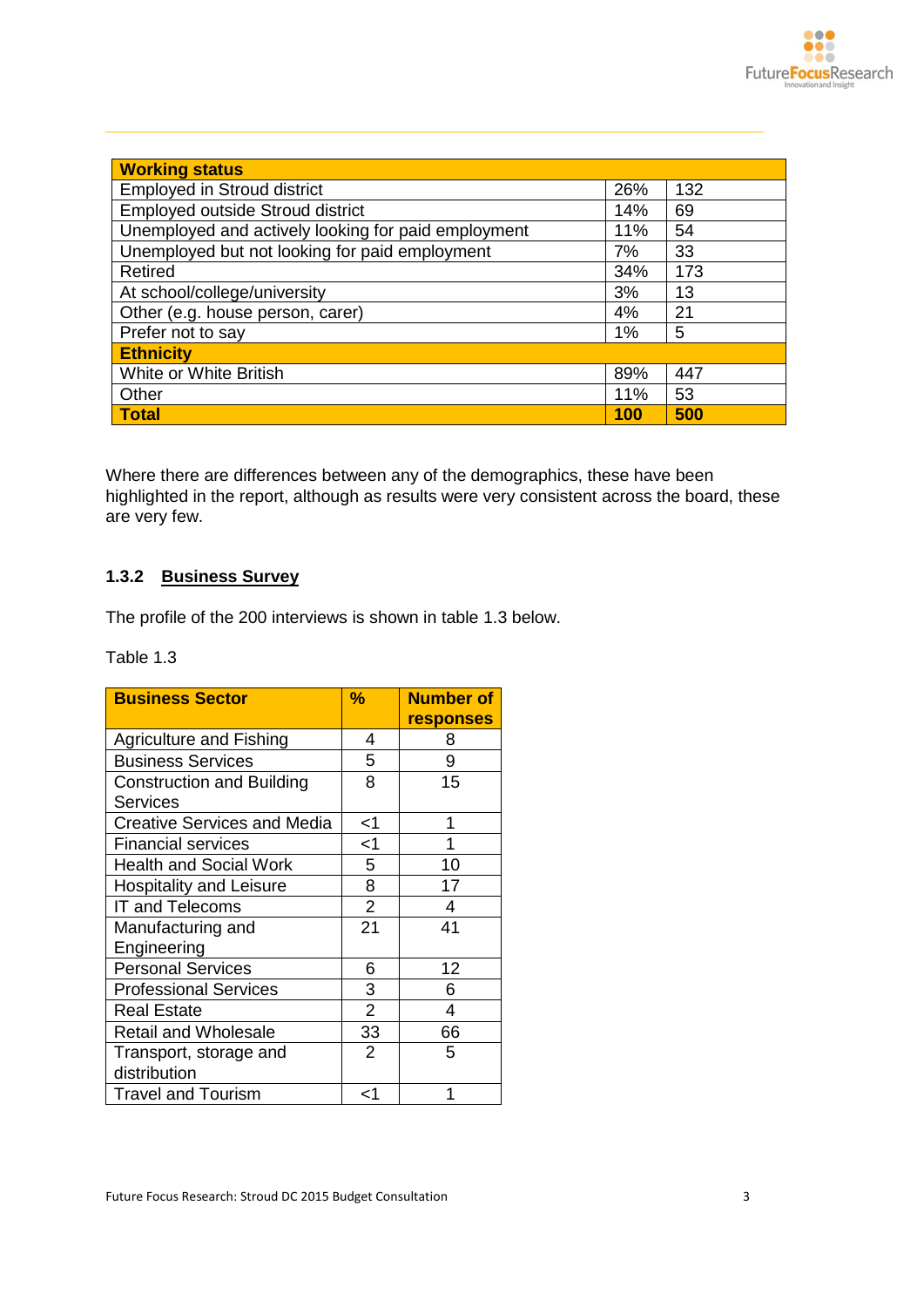| <b>Number of employees</b> | $\frac{9}{6}$ | <b>Number of</b><br><b>responses</b> |
|----------------------------|---------------|--------------------------------------|
| One                        | 8             | 16                                   |
| $2 - 4$                    | 35            | 70                                   |
| $5 - 10$                   | 27            | 54                                   |
| $11 - 25$                  | 19            | 39                                   |
| $26 - 50$                  | 8             | 15                                   |
| $51 - 100$                 | 2             |                                      |
| $101 - 250$                |               | 2                                    |

Where there are differences between businesses of different sizes (10 or less employees v more than 10), these have been highlighted in the report, although caution should be taken due to the small sample size.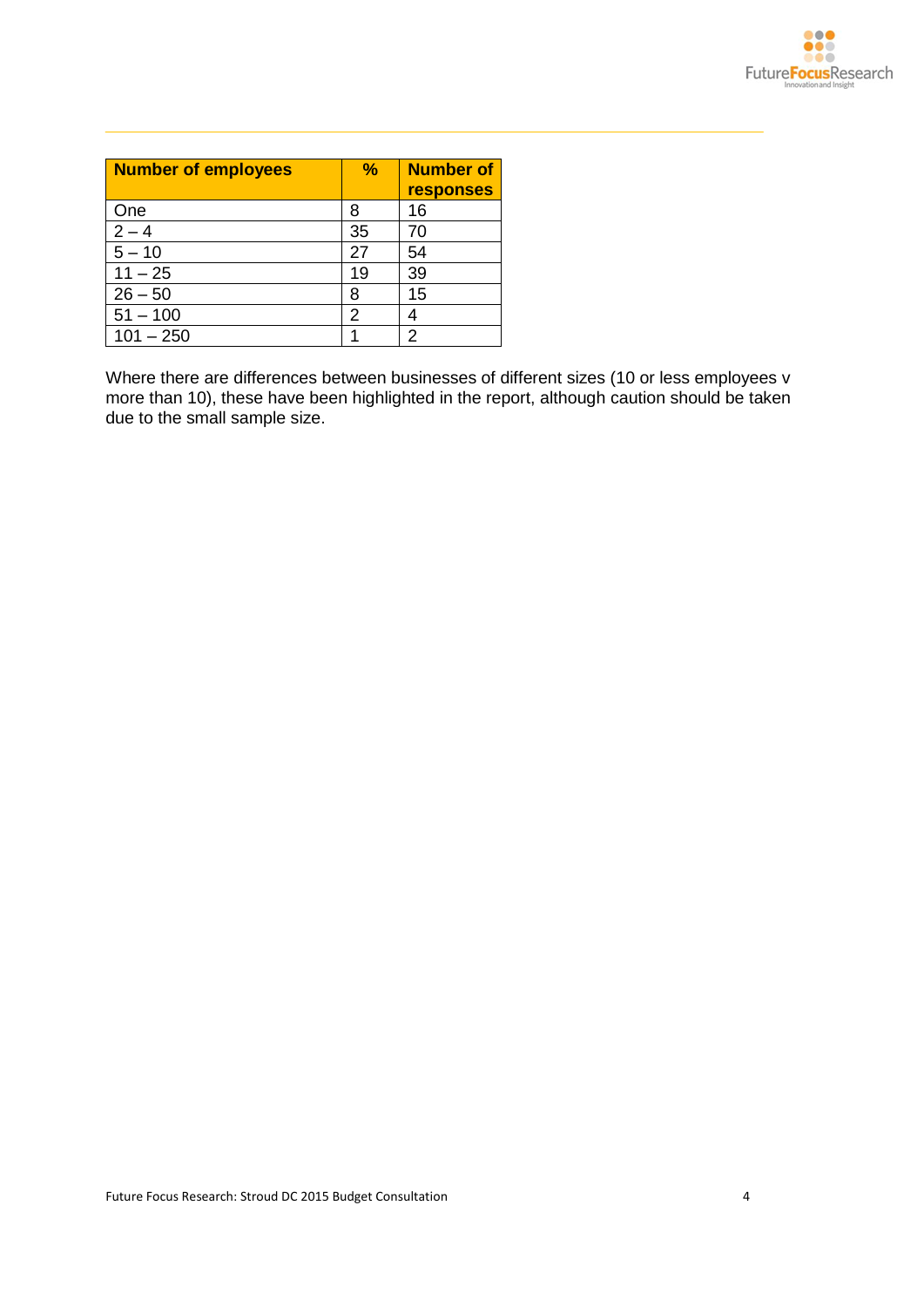

# <span id="page-6-0"></span>**2. Summary**

This section provides an overview of the findings of this survey:

### <span id="page-6-1"></span>**2.1 Resident Survey**

The majority of residents (89%) were happy with their area as a place to live and are loyal to their local town/village with almost everyone shopping in their local town/village at least once a week (95%).

The majority of residents held positive views of Stroud DC. Three quarters of residents (78%) were either *very satisfied* or *satisfied* with the way Stroud DC runs things. When asked to what extent they agreed with a series of statements, over half of residents agreed with all of them:

- 72% agreed that *services have been maintained to a good standard*
- 68% agreed that *Stroud DC is working to improve the environment*
- 68% agreed that *Stroud DC provides value for money*
- 59% agreed that *Stroud DC is business like and efficient*

Over 6 in 10 residents (63%) agreed that *Stroud DC acts upon their concerns* and a slightly higher percentage (71%) felt that they were *kept well informed about the benefits and services that Stroud DC provides*.

Services valued the highest were *refuse collection* and *crime prevention. Even though the respondents had been informed that SDC did not have responsibility for roads*, the service most thought to be in need of more funding was roads/highways.

*Staff costs/reduce staff/pay freeze/merge departments/less management* and *stop waste/become more efficient/prioritise/spend less/stream lining* were the main suggestions given by residents when asked how the Council could deliver improvements for residents and businesses.

Over 6 in 10 residents (62%) did not feel that there should be an increase in Council tax. The majority of the others (30%) would be happy with a 2% increase.

Not surprisingly, when prompted with a list of five areas of focus, all were considered to be a high or a very high priority:

- *Help local people and businesses recover from recession and grow local economy*  (88%)
- *Provide value for money to local taxpayers and high quality services to our customers*  (83%)
- *Provide affordable and decent housing* (77%)
- **Promote health and wellbeing and delivery of public health agenda (71%)**
- *Help the community minimise its carbon footprint, adapt to climate change, recycle more and send as little waste to landfill as possible* (66%)

Over two thirds of residents were positive about all aspects of the canal restoration.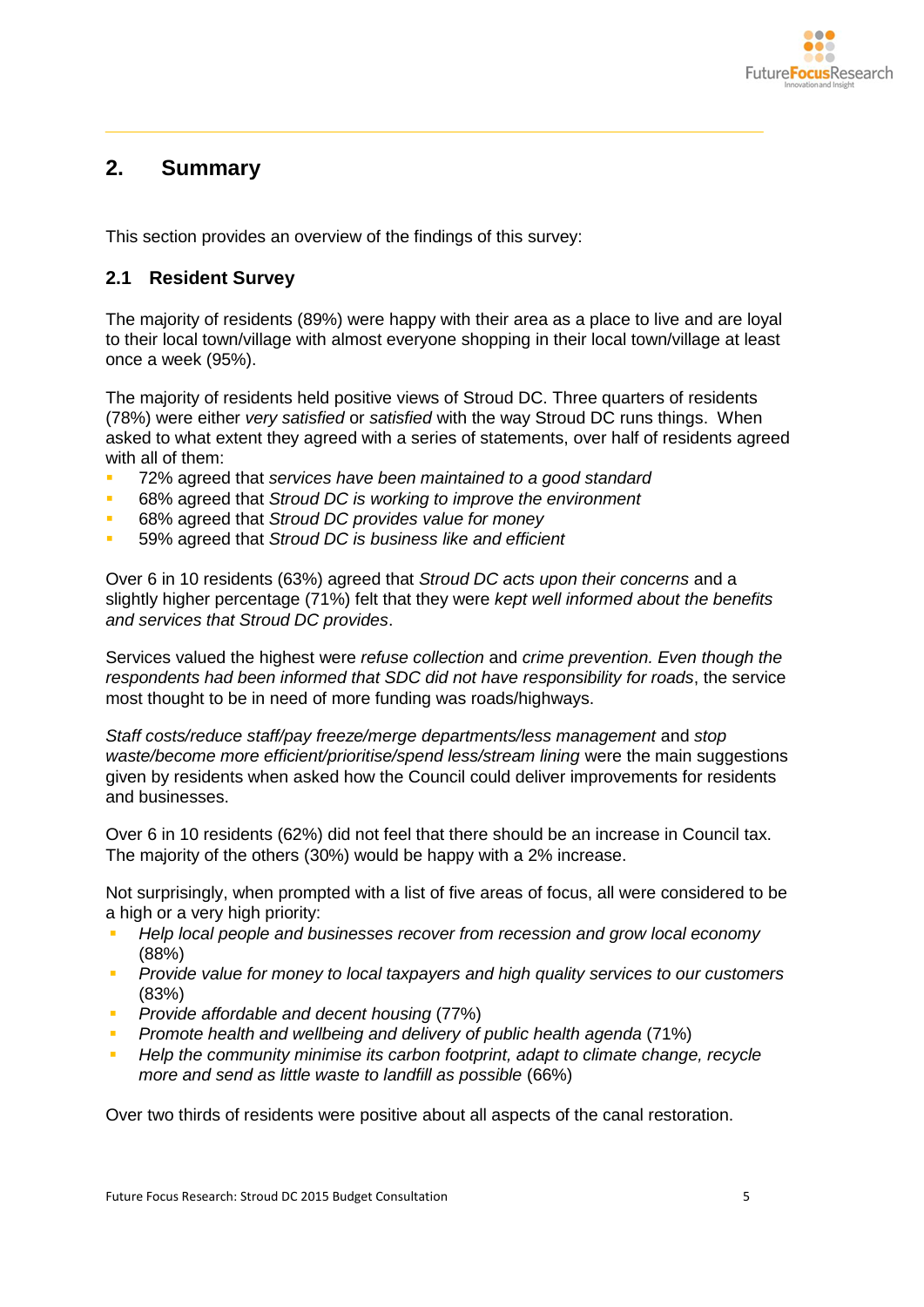

### <span id="page-7-0"></span>**2.2 Business Survey**

Over 9 in 10 businesses (92%) were happy with their area as a place to do business.

Many businesses held positive views of Stroud DC. 64% were either *very satisfied* or *satisfied* with the way Stroud DC runs things. When asked to what extent they agreed with a series of statements:

- 84% agreed that *Stroud DC is working to improve the environment*
- 56% agreed that *Stroud DC is business like and efficient*
- 56% agreed that *Stroud DC provides value for money*
- 55% agreed that *services have been maintained to a good standard*

Almost two thirds of businesses (65%) felt that they were kept well informed about the benefits and services that Stroud DC provides.

The service most thought to be in need of more funding was roads/highways *even though the respondents had been informed that SDC did not have responsibility for roads,* 

*Stop waste/become more efficient/prioritise/ spend less/streamlining* was the main suggestion given by businesses when asked how the Council could deliver improvements for residents and businesses, and how they could generate income.

*Lower rates/rent/licence fee issues* were the main suggestions when asked what the Council could do to facilitate growth in the local economy and support employment.

Not surprisingly, when prompted with a list of five areas of focus, all were considered to be a *high* or a *very high priority*:

- *Provide value for money to local taxpayers and high quality services to our customers*  (88%)
- *Help local people and businesses recover from recession and grow local economy*  (82%)
- *Provide affordable and decent housing* (79%)
- **Promote health and wellbeing and delivery of public health agenda (75%)**
- **Help the community minimise its carbon footprint, adapt to climate change, recycle** *more and send as little waste to landfill as possible* (74%)

Just a fifth of businesses (20%) had employed more staff in the last year. Encouragingly, over a quarter of businesses envisage expanding within the next 2 – 5 years, and for a half of these, this would involve taking on more staff. For those not planning expansion, the current economic climate was the main reason for not expanding.

Six in 10 businesses (60%) were satisfied with their current broadband performance.

Just over a quarter of businesses (27%) said that they worked with schools and colleges to encourage young people into their business sector.

Over 7 in 10 businesses were positive about all aspects of the canal restoration.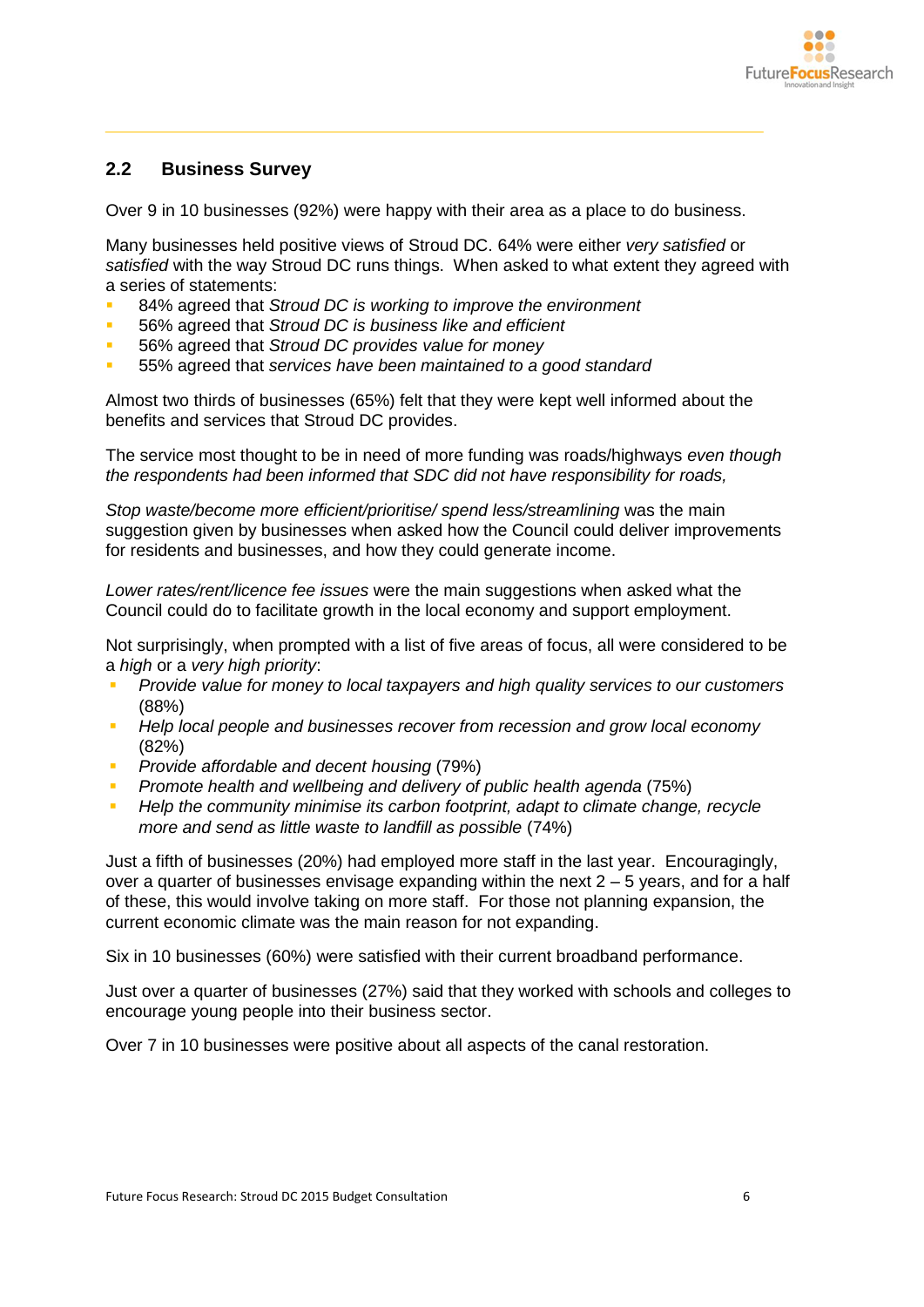

# <span id="page-8-0"></span>**3. Residents v Businesses**

### <span id="page-8-1"></span>**3.1 Opinions of Stroud DC**

Whilst residents and businesses were consistently happy with their area as a place to live and work, opinions differed with regards to other aspects of the Council.

Business were more likely to agree that Stroud DC *is working to improve the environment* (84% compared to 68%).

Residents were more likely to agree that they are *satisfied with the way Stroud DC runs things* (78% compared to 64%), that *services have been maintained over the past few years* (72% compared to 55%) and that they get value for money from Stroud DC (68% compared to 56%). See figure 3.1.



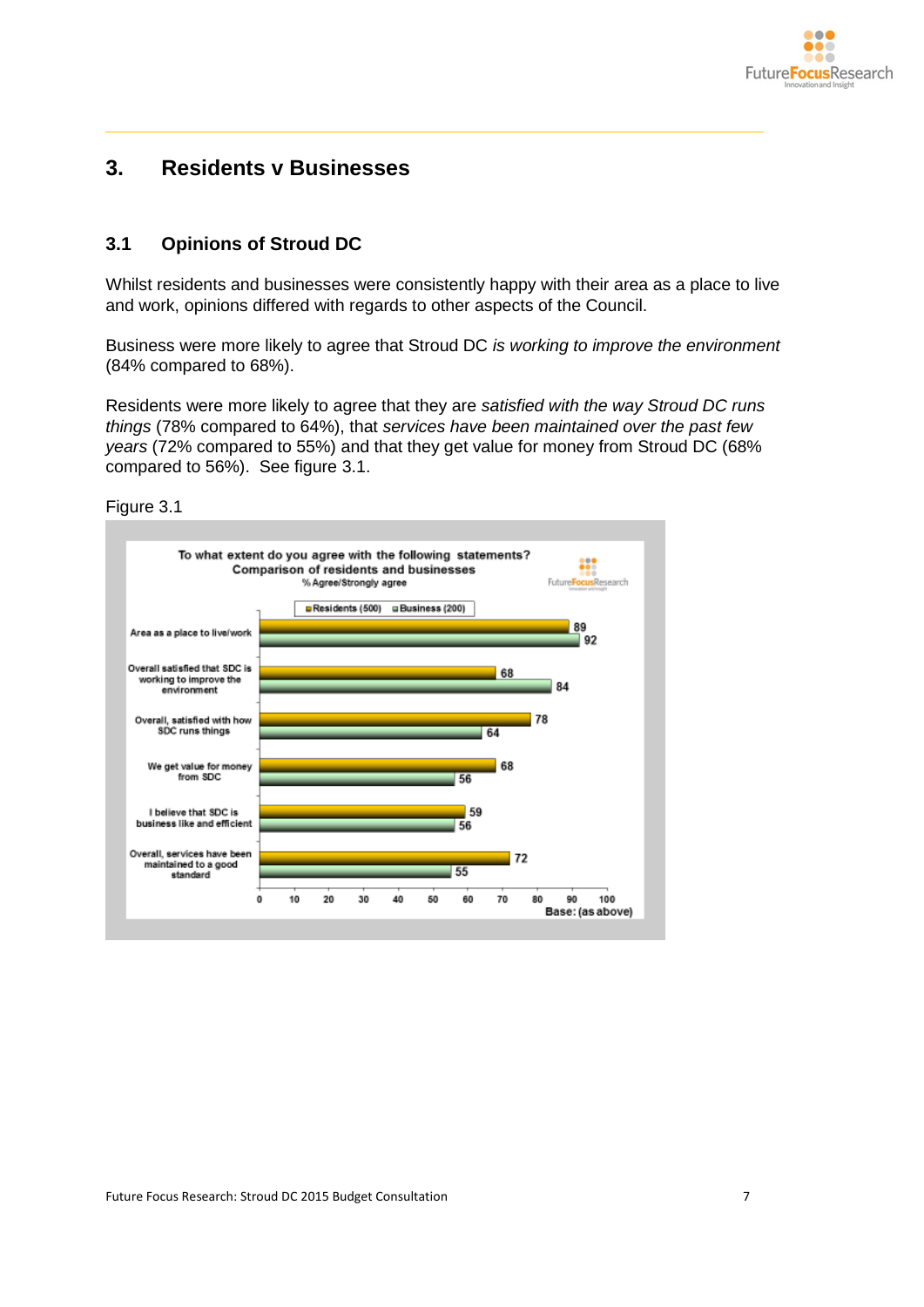

## <span id="page-9-0"></span>**3.2 Corporate Delivery Plan**

There is a great amount of consistency between residents and businesses in the level of priority given to each element of the corporate plan. See figure 3.2.

Figure 3.2

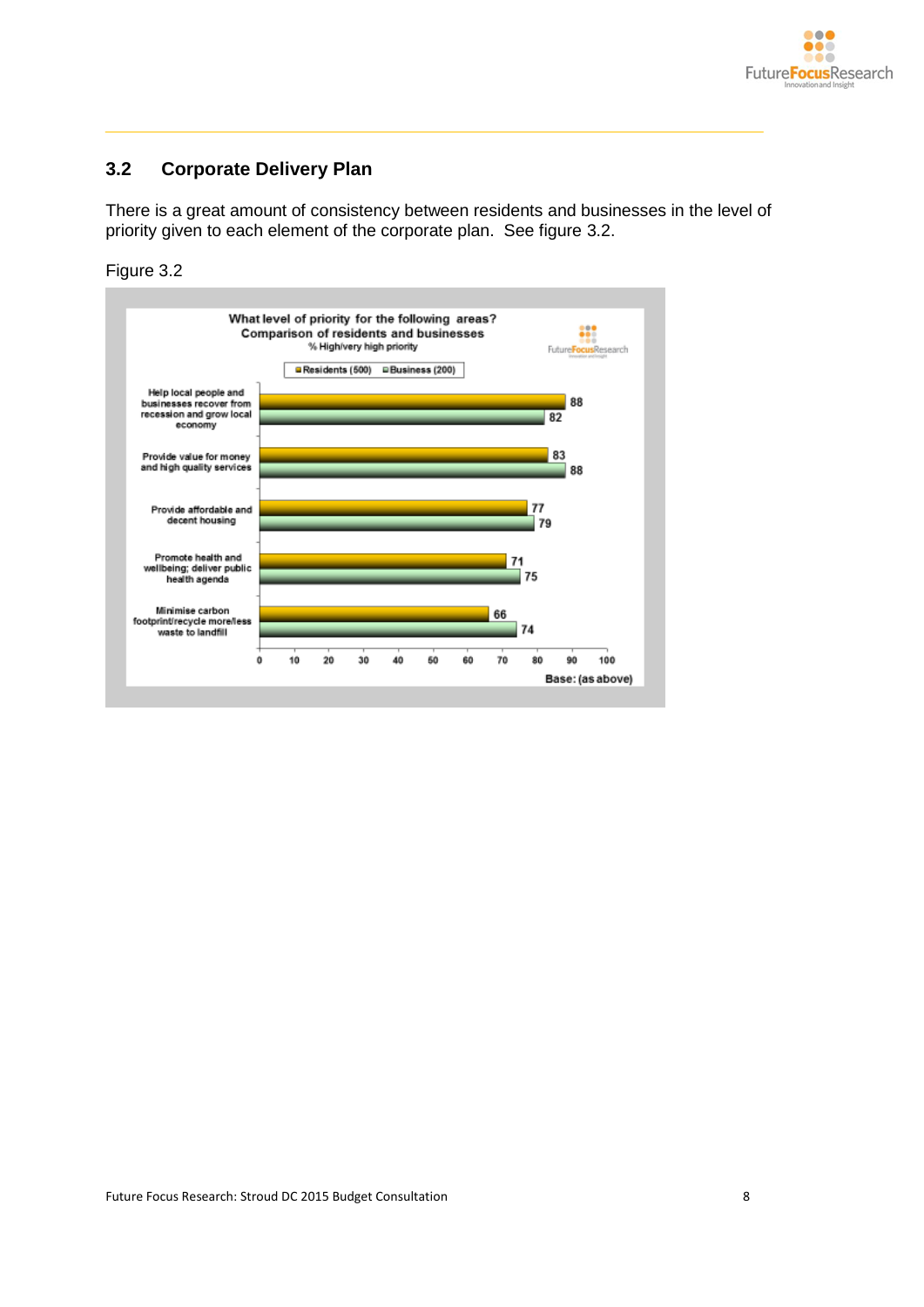

### <span id="page-10-0"></span>**3.3 Information from Council**

A similar proportion of residents and businesses felt information by the Council about services and benefits (71% residents, 65% businesses), although businesses were more likely to feel very well informed, and residents were more likely to feel fairly well informed. See figure 3.3.

Figure 3.3

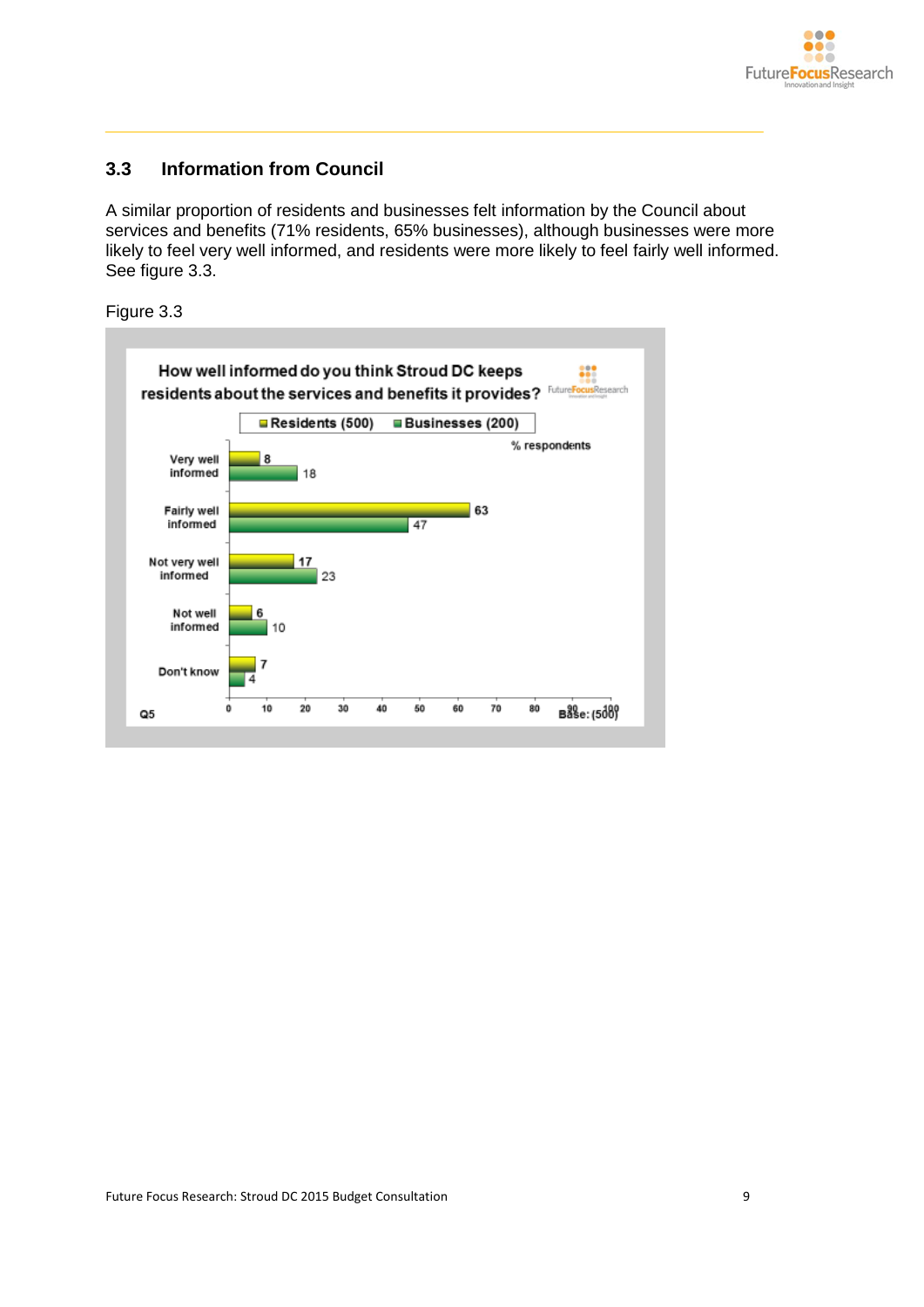

# <span id="page-11-0"></span>**4. Resident Survey**

This section examined the views and opinions from the resident survey, covering:

- Stroud DC as a place to live
- **Overall opinions of Stroud DC**
- **Priorities of local people**
- **Council spending options**
- **Council Tax options**
- **Corporate Delivery Plan**
- Use of local facilities
- Views on canal restoration

### <span id="page-11-1"></span>**4.1 Overall Opinions of Stroud DC**

The vast majority of respondents are happy with their areas as a place to live (87% *very satisfied* or *satisfied*). See figure 4.1. However, there was a difference in viewpoint in the age-groups: younger residents (those aged  $18 - 35$ ) were slightly less satisfied (78%) and those over 75 were the more likely to be satisfied (94%).

Residents were asked how satisfied they were with the way Stroud DC runs things and 8 in 10 residents (78%) said they were either *very satisfied* or *satisfied*.

Residents were then asked to what extent they agreed with a range of statements (see figure 4.1 which is ranked in order of agreement). Over a half of respondents agreed with all statements. The statement attracting the highest level of agreement was *over the past few years, services have been maintained to a good standard* at 72% (strongly agree/agree).

Just over two thirds (68%) agreed (either strongly agree/agree) that *Stroud DC is working to improve the environment*, and that *Stroud DC provides value for money*. The statement with the lowest percentage agreement was *Stroud DC is business like and efficient* (59%).

Those aged 18 – 34 were much less likely to agree with most statements than other age groups:

- *Stroud DC is working to improve the environment* (38%)
- *Over the past few years, services have been maintained to a good standard* (39%)
- *Stroud DC provides value for money* (38%)
- *Stroud DC is business like and efficient* (27%)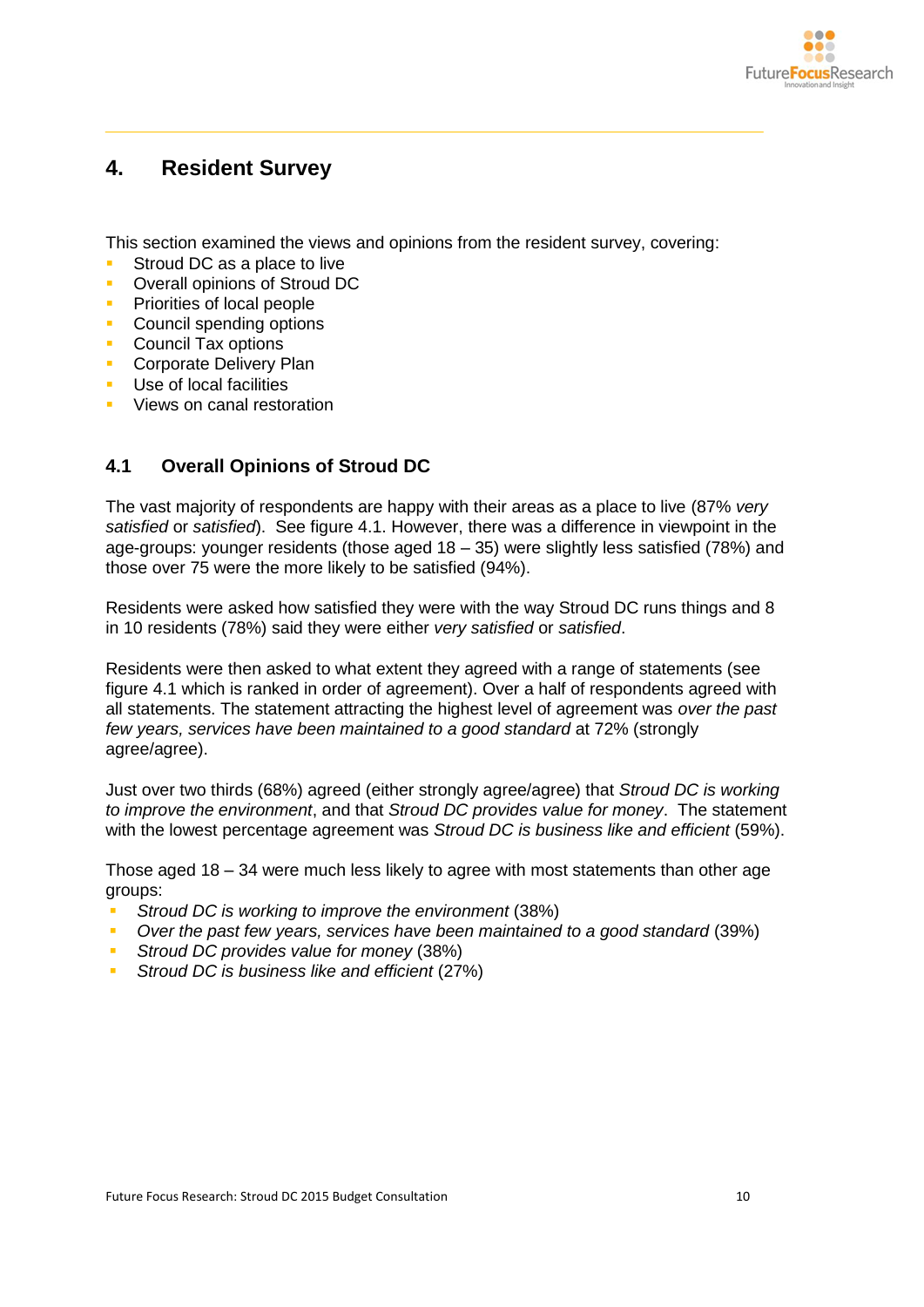

#### Figure 4.1



Comparing the 2015 findings with previous years, overall results were an improvement on 2014 – with the exception of satisfaction with your area as a place to live which fell slightly from 93% in 2014 to 87% in 2015. See figure 4.2.





Future Focus Research: Stroud DC 2015 Budget Consultation 11 11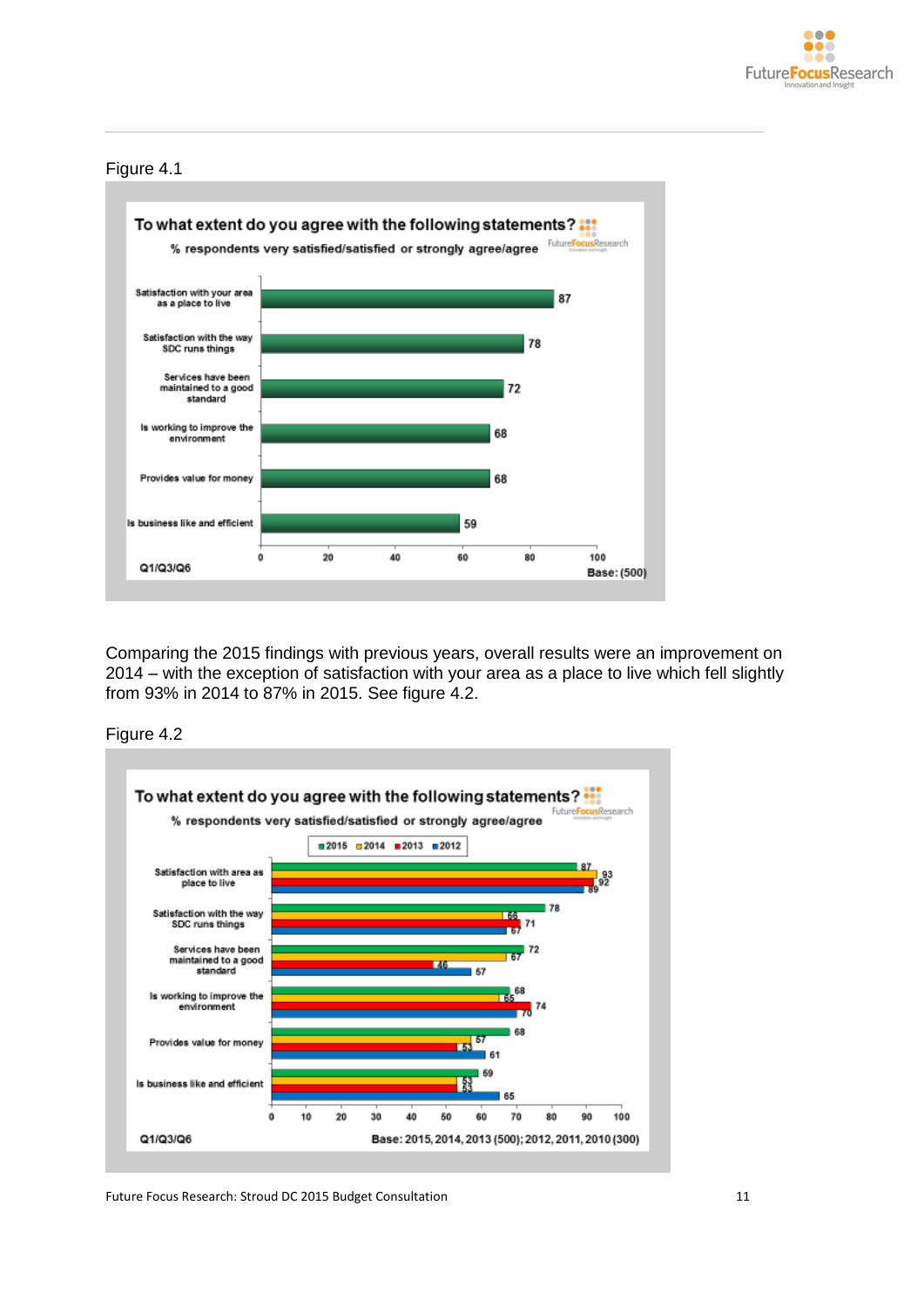

Residents were asked to what extent they think Stroud DC *acts upon the concerns of local residents*. Over 63% felt that it did either *a great deal* or *a fair amount* (56% in 2014). A further 22% stated *not very much* or *not at all* (32% in 2014). See figure 4.3.

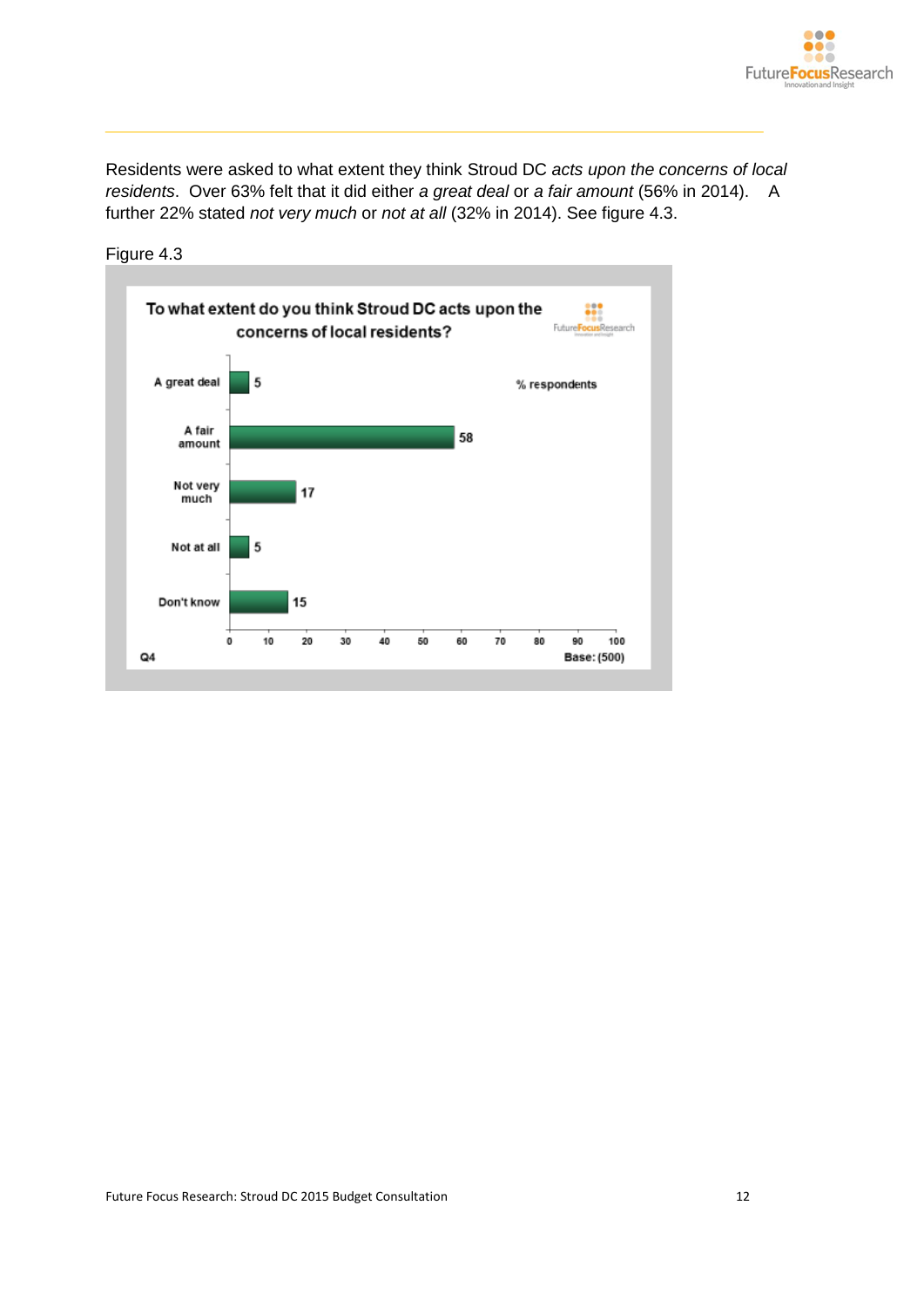

Residents were also asked how well they felt Stroud DC keeps residents informed about the benefits and services it provides. 71% felt that they were either *very well informed* or *fairly well informed* (62% in 2014). See figure 4.4.



Figure 4.4

Younger residents were much less likely to feel they were kept informed than other age groups (30% compared to 71% of 35 – 54 year olds, 72% of 55 – 74 year olds and 74% of 75+ year olds).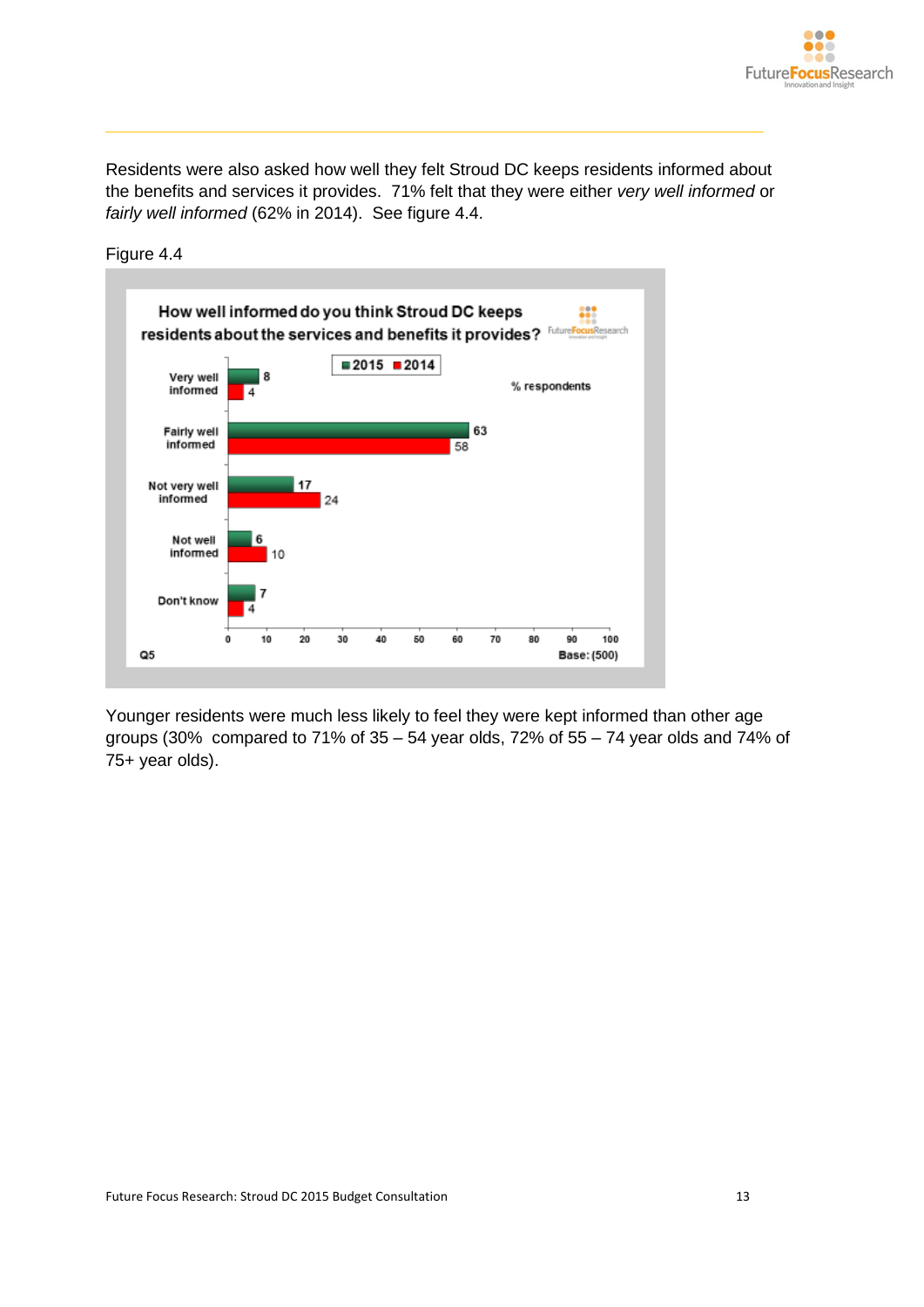### <span id="page-15-0"></span>**4.2 Priorities of local people**

Respondents were asked to rate how much they valued a service as high, medium or low priority. The service given the highest value (rated and high or medium) was *refuse collection* by 93% of residents, followed by *crime prevention* (89%), *street cleaning* (86%), and *recycling* (85%). See table 4.1 where the services are ranked in decreasing order of value (based on the percentage rating high or medium).

The table also show the percentage rating each service as high or medium in 2014 for comparison. The responses were fairly consistent, the only major change being the rating of *Stroud subscription rooms* (decreasing from 60% (high/medium) in 2014 to 42% in 2015).

| <b>Service</b>                           | 2015          | 2014          |
|------------------------------------------|---------------|---------------|
|                                          | % High/Medium | % High/Medium |
| Refuse collection                        | 93            | 92            |
| Crime prevention                         | 89            | 92            |
| <b>Street Cleaning</b>                   | 86            | 86            |
| Recycling                                | 85            | 91            |
| Housing and tenant services              | 78            | 81            |
| Homelessness                             | 75            | 78            |
| Joint-use sport centres in local schools | 75            | 77            |
| Car parks                                | 75            | 76            |
| Housing benefit administration           | 74            | 77            |
| Public conveniences                      | 74            | 73            |
| Pollution control                        | 73            | 78            |
| Planning and building control            | 71            | 82            |
| Health & Safety                          | 71            | 77            |
| Grants to voluntary and community groups | 70            | 76            |
| <b>Stratford Park Leisure Centre</b>     | 70            | 65            |
| <b>Stroud District Youth Council</b>     | 68            | 60            |
| Economic recovery and development        | 66            | 67            |
| <b>Tourism Promotion</b>                 | 63            | 63            |
| Dog Warden & Animal Welfare              | 62            | 63            |
| Museum                                   | 61            | 69            |
| <b>Tourist Information Centre</b>        | 58            | 66            |
| Pest control                             | 57            | 66            |
| Parking enforcement                      | 57            | 63            |
| Licensing                                | 55            | 62            |
| Energy advice                            | 55            | 61            |
| Neighbourhood wardens                    | 53            | 65            |
| <b>Dursley Swimming Pool</b>             | 53            | 57            |
| <b>Stroud Subscription Rooms</b>         | 42            | 60            |

Table 4.1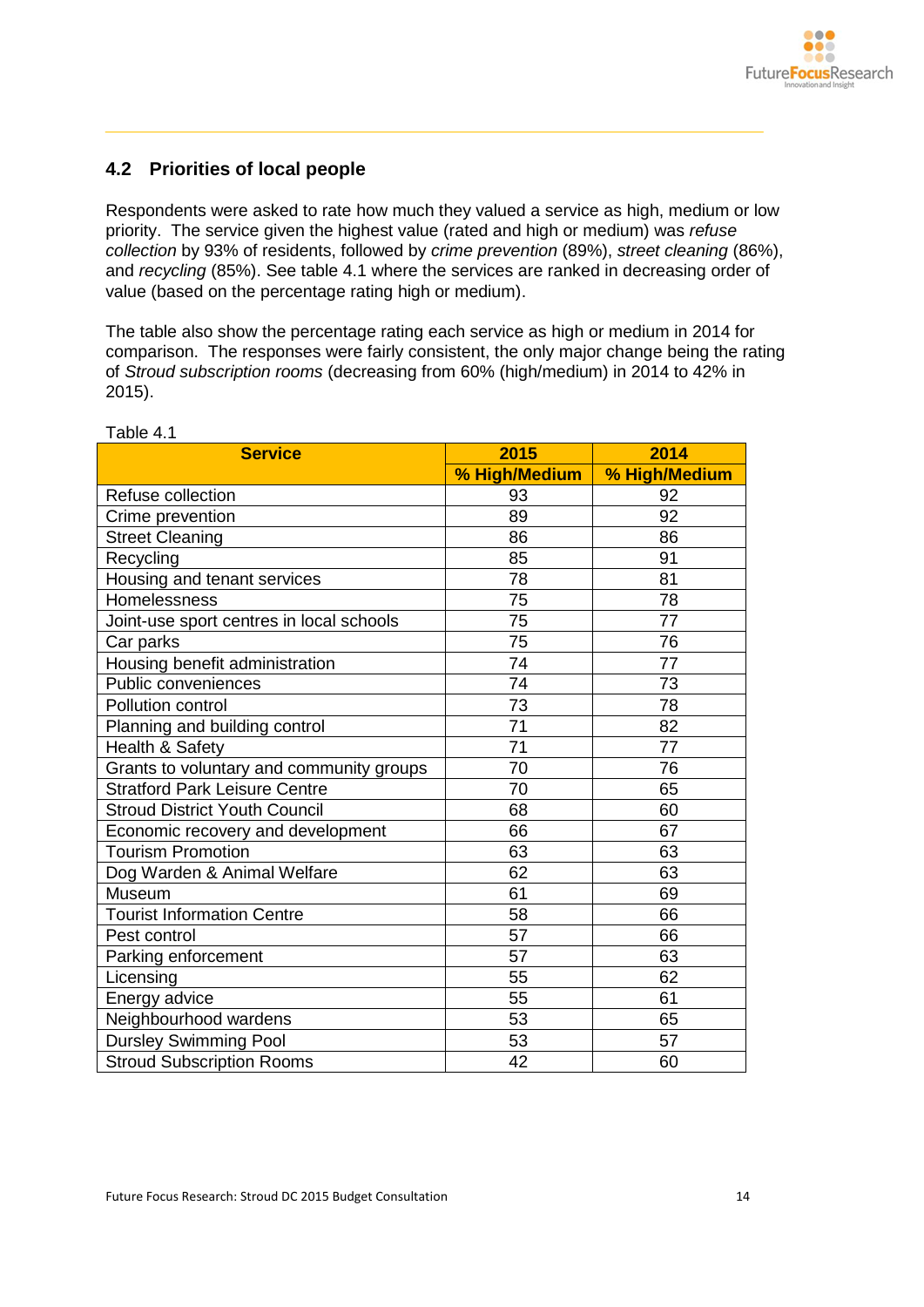

### <span id="page-16-0"></span>**4.3 Council Spending Options**

Respondents were given the opportunity to indicate how *Stroud DC could deliver improvements for residents and businesses without spending money or spending less money*, without being prompted with options. 24% (109 respondents) did not come up with a suggestion (responding 'don't know' or 'none'). The following summarises the main responses:

- *Staff Costs/reduce staff/pay freeze/merge departments/less management:* 49%
- *Stop Waste/become more efficient/prioritise/spend less/streamlining:* 43%
- *Local business support/business rates:* 10%
- *Community Spirit/educate the public to provide support to council/use volunteers:* 9%
- *Other:* 1%

Respondents were also given the opportunity to indicate how *Stroud DC could generate income through delivering improved services for residents and businesses*. 26% did not come up with any suggestions (responding 'don't know' or 'none'). The following summarises the main responses:

- *Cut waste/review unnecessary spend/more efficiency:* 52%
- *Tourism/visitors/trade shows:* 26%
- *Review of Business rates:* 10%
- *Increase taxes/charge more:* 8%
- *Estate issues/charge higher rents/rent out/sell estate:* 4%
- *Other:* <1%

Even though respondents were advised that SDC did not have responsibility for roads, highways, education & schools, or social care when asked if the Council could generate more income, which services they thought were in need of more funding the main response given was *roads/highways* by 53% of residents. All responses are shown in figure 4.5. Please note respondents were allowed to give more than one answer.



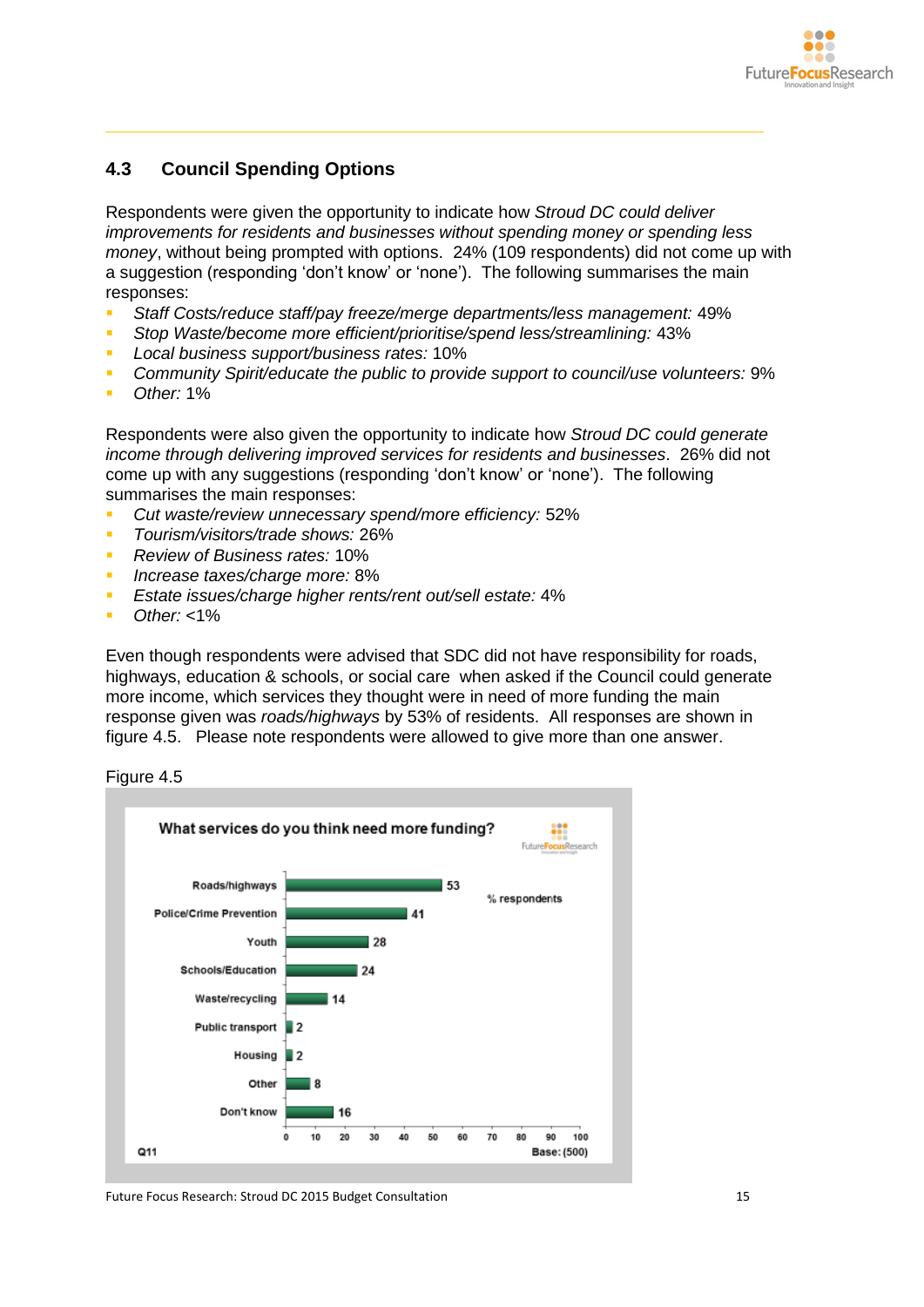

### <span id="page-17-0"></span>**4.4 Council Tax Increase options**

Respondents were presented with the following three options for the District element of the Council Tax:

- *Zero increase*
- *2% increase (7p per week for a Band D property); and*
- *3% increase (11p per week for a Band D property).*

Sixty two percent of respondents felt that there should be a *zero increase* (this compared to 50% in 2014). A further 30% felt there should be a *2% increase*. See figure 4.6.

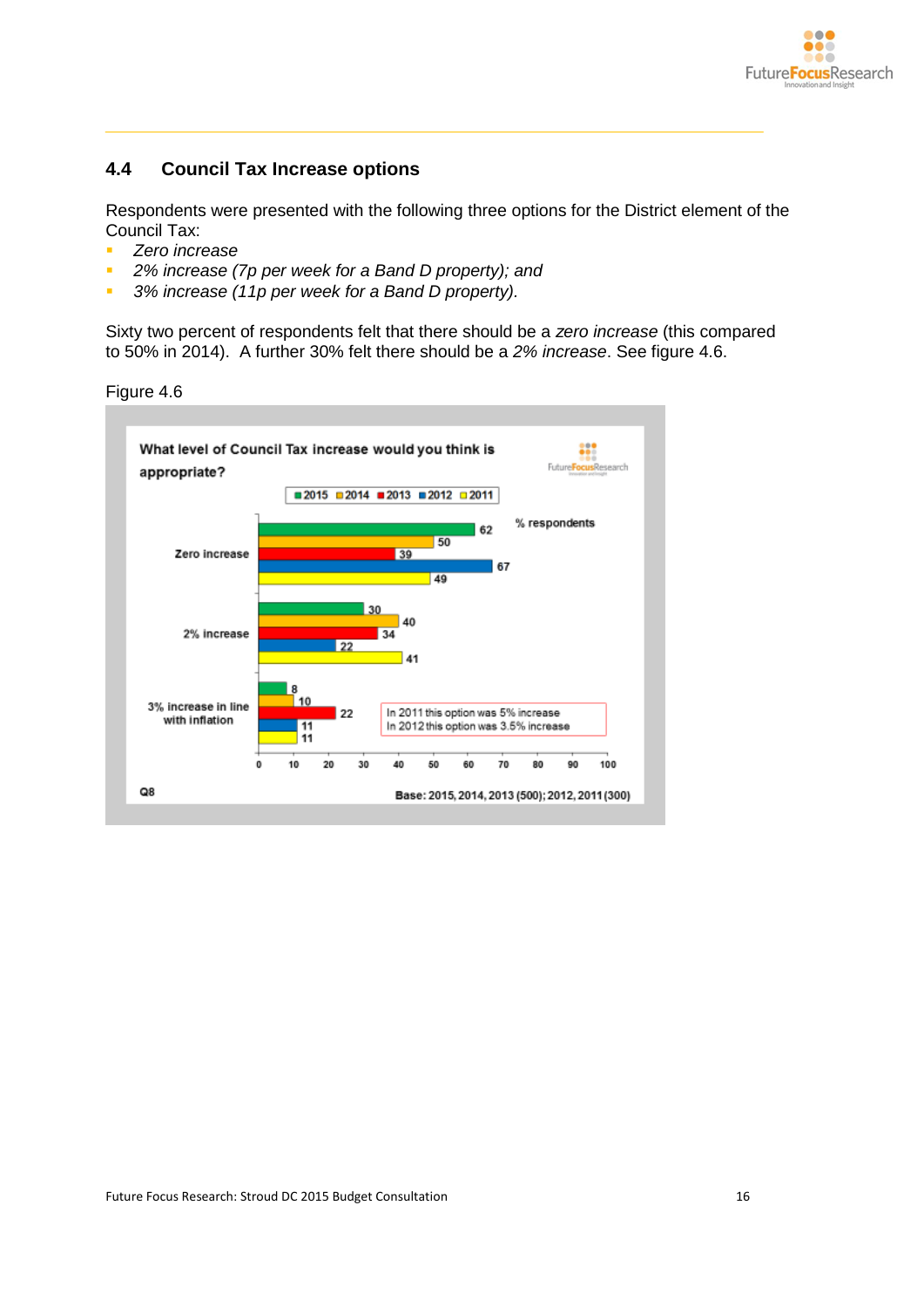

### <span id="page-18-0"></span>**4.5 Corporate Delivery Plan**

Respondents were asked to indicate the level of priority for each of the five broad areas in the Corporate Delivery Plan. All areas were rated as either a *very high* or a *high* priority by the majority of respondents.

The area rated the highest priority was *help local people and businesses recover from recession and grow local economy* with 88% rating it as a *very high* or *high* priority.

This was followed by *provide value for money to local taxpayers and high quality services to our customers* at 83%.

77% felt that *provide affordable and decent housing* was a *very high* or a *high* priority and 71% rated *promote health and wellbeing and deliver the public health agenda* as a *high* or *very high* priority.

The area rated as lowest priority, but still a *high* or *very high* priority for 66% of respondents was *help the community minimise its carbon footprint, adapt to climate change, recycle more and send as little waste to landfill as possible.* See figure 4.7.

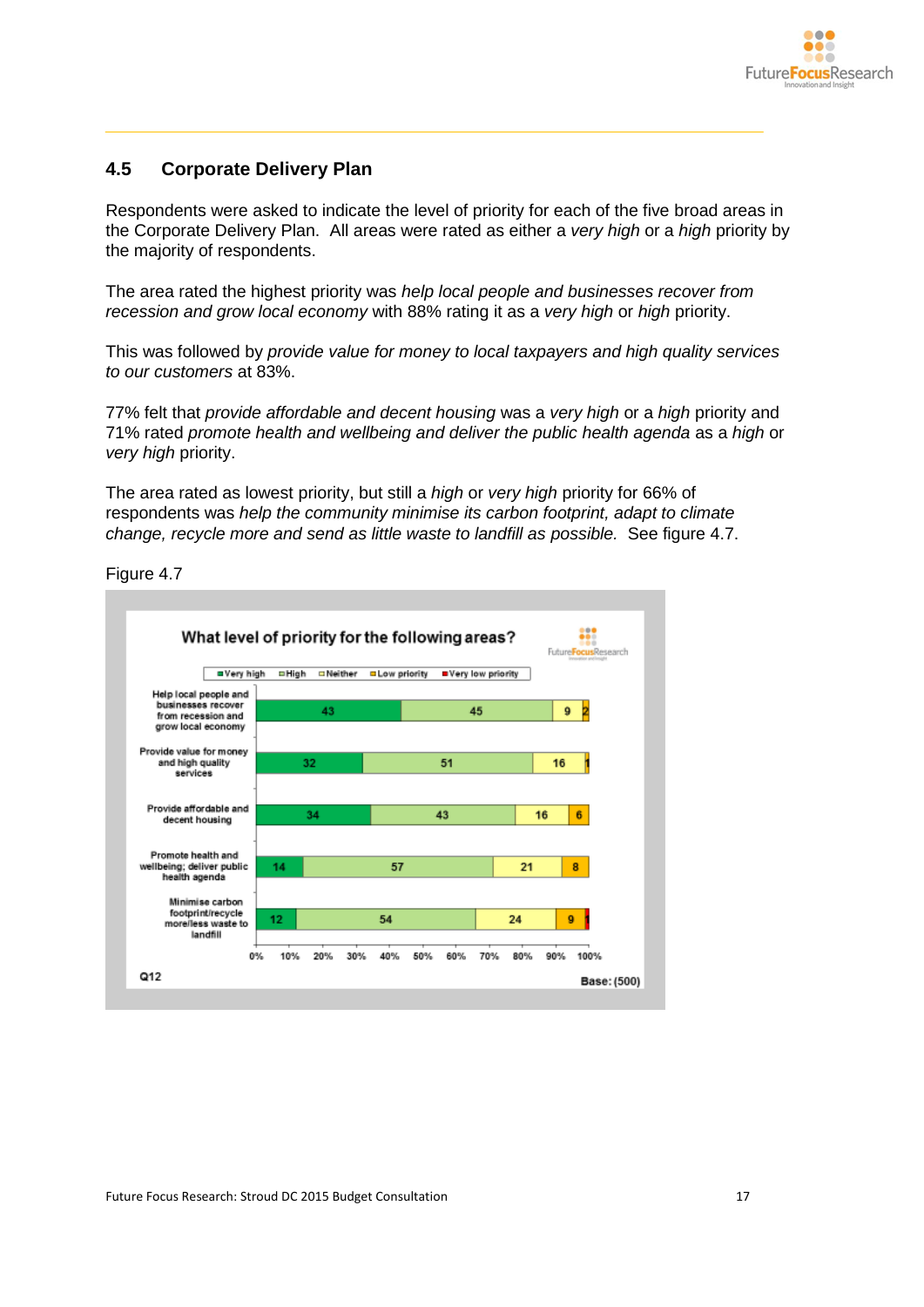

Most areas were rated a similar priority to 2014, see figure 4.8.

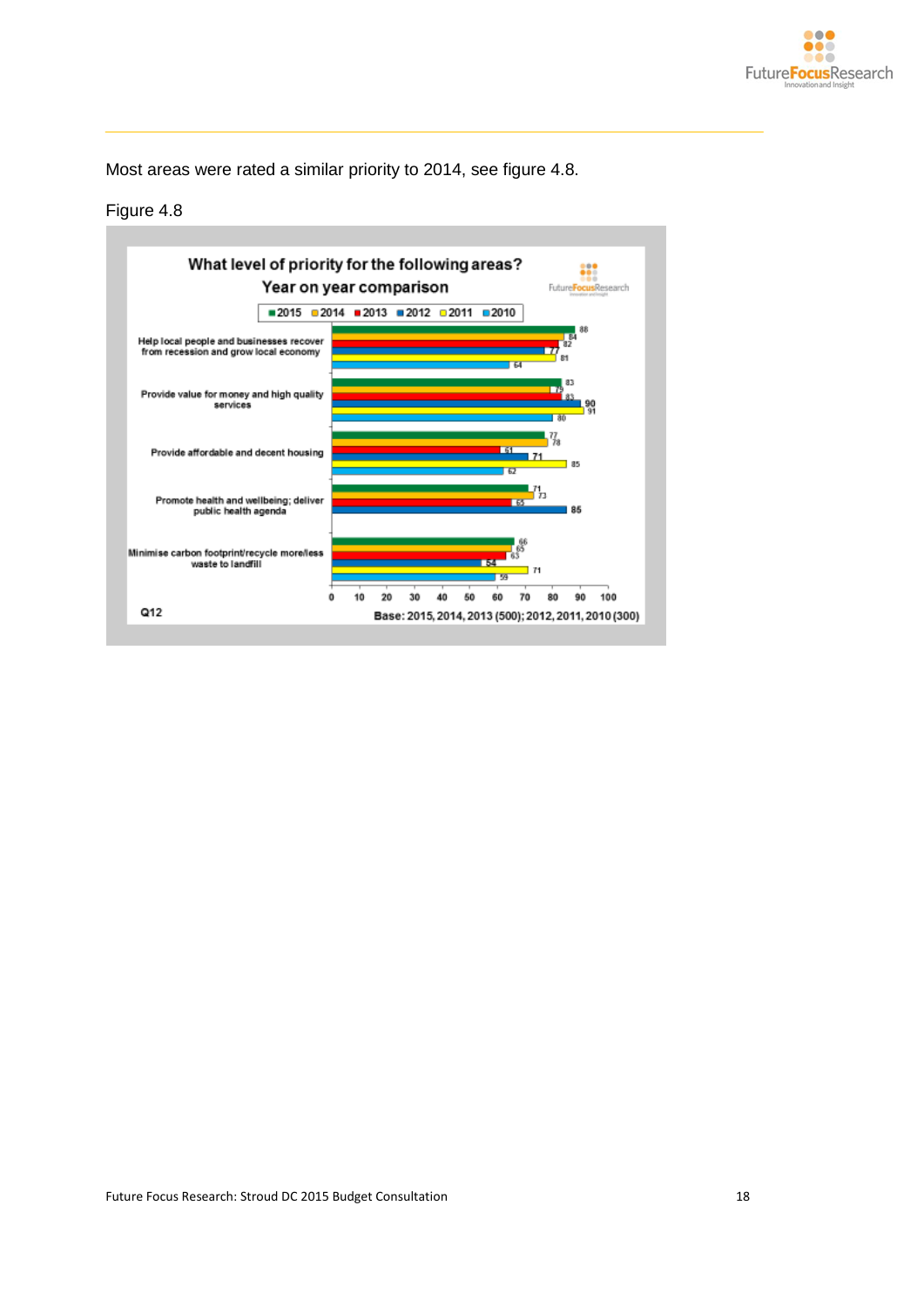

### <span id="page-20-0"></span>**4.6 Use of Local Facilities**

To understand the importance of local businesses to local people, we asked how often they shopped in their local town or village. The vast majority of respondents shop in their local town/village on a regular basis – 48% *daily* and a further 47% *at least once a week*, equating to 95% shopping locally at least once a week. See figure 4.9. Younger residents (18-34) were more likely to visit their town/village daily (65%).





Respondents were asked which types of businesses they had used locally within the last 12 months. The following table (table 4.2) shows the percentage of respondents who visited each type of business (respondents could select all the businesses that they had visited). The most popular was *retail food businesses* (95%), followed by *restaurants/catering/banqueting* (62%). The table also shows the corresponding figures from 2014. With the exception of *food businesses* usage of other types of business was lower than in 2014.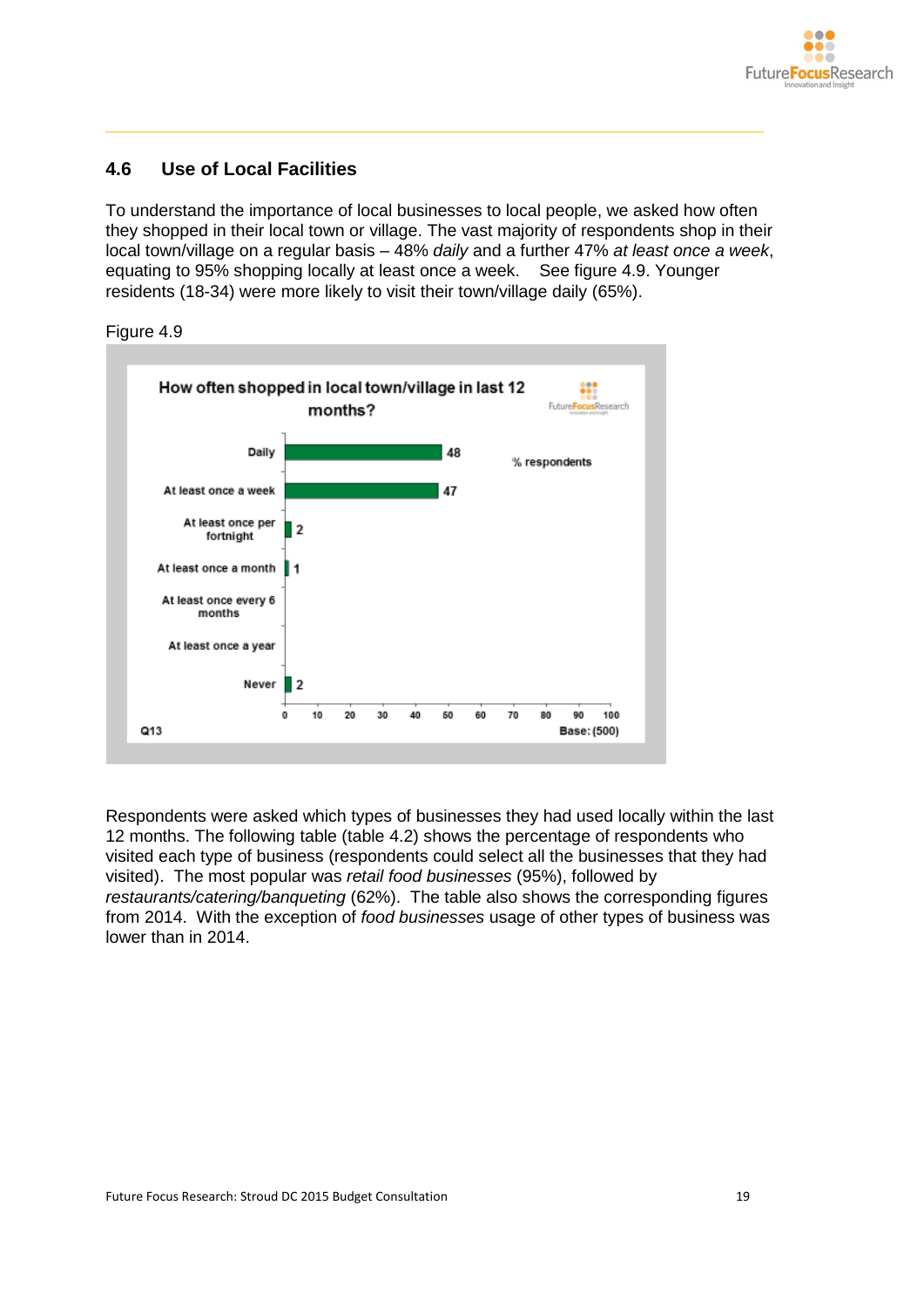### Table 4.2

| <b>Local Business</b>                                       | % 2015 | % 2014 |
|-------------------------------------------------------------|--------|--------|
| Retail - food                                               | 95     | 94     |
| Restaurant/catering/banqueting                              | 62     | 72     |
| Transport                                                   | 40     | 46     |
| Retail - clothing                                           | 39     | 63     |
| Leisure including leisure/sport centres/visitor attractions | 36     | 57     |
| Building construction/maintenance - repair/installations    | 29     | 41     |
| Financial services/insurance                                | 19     | 28     |
| Domestic services - cleaning/ironing/gardening              | 17     | 23     |
| Stationery/office supplies                                  | 12     | 35     |
| Telecommunications                                          | 9      | 20     |
| Legal services                                              | 9      | 16     |
| Printing                                                    | 5      | 13     |
| IT software/hardware/ IT support                            | 4      | 19     |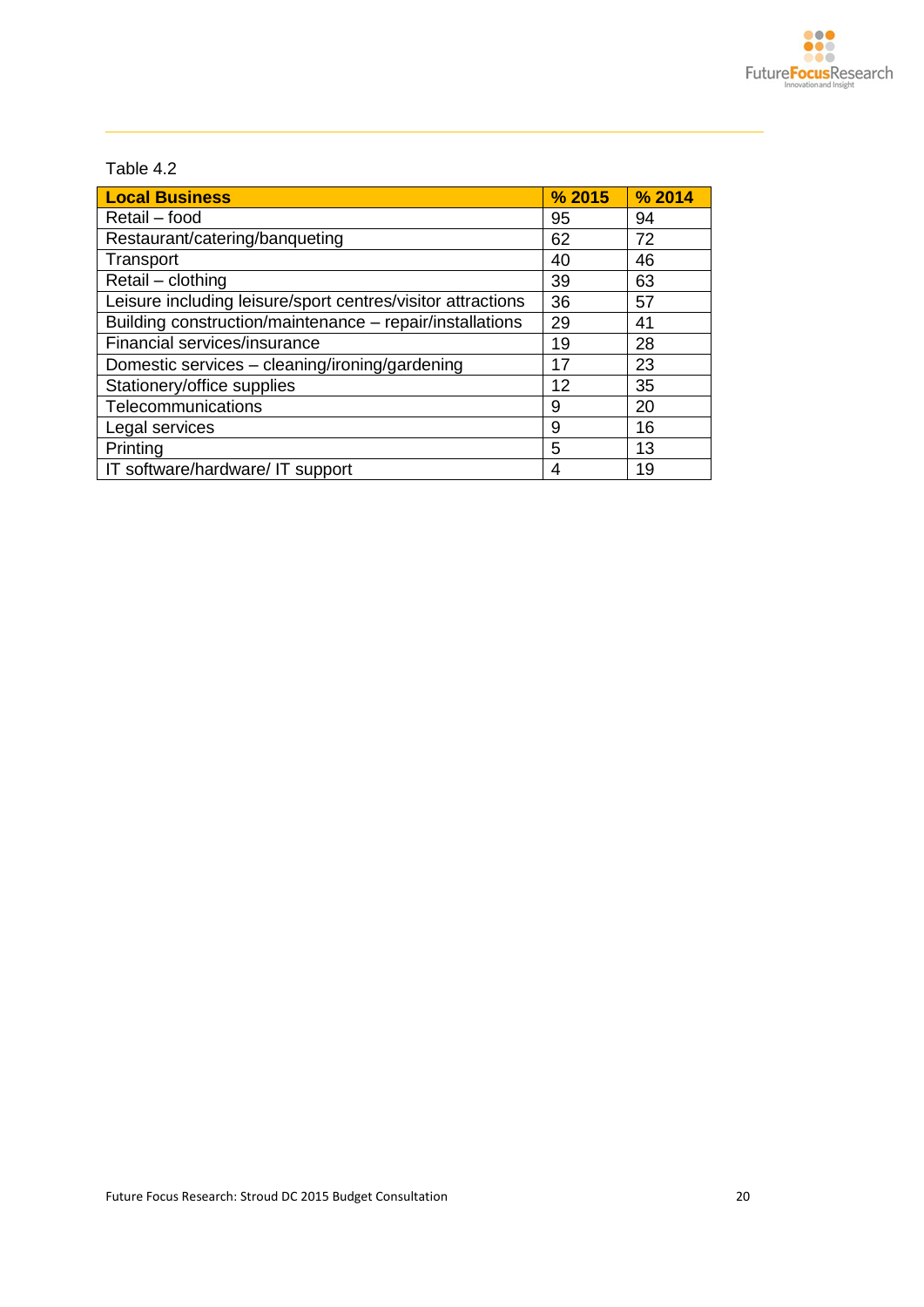

### <span id="page-22-0"></span>**4.7 Restoration of the Canal**

Residents were asked whether they agreed or disagreed with a series of statements in relation to the restoration of the Cotswold Canal between Stonehouse and Brimscombe. Between 67% and 72% agreed with each statement as follows:

- *I support the continued restoration of the canal, to link it with the national waterways network (72% strongly agree/agree)*
- *Overall I am satisfied that the canal restoration between Stonehouse and Brimscombe has been beneficial for residents and businesses across the District (69% strongly agree/agree)*
- *The restored canal area provides educational benefits for residents and visitors (69% strongly agree/agree)*
- *The restored canal and towpath are accessible to everyone (67% strongly agree/agree)*

See figure 4.10.

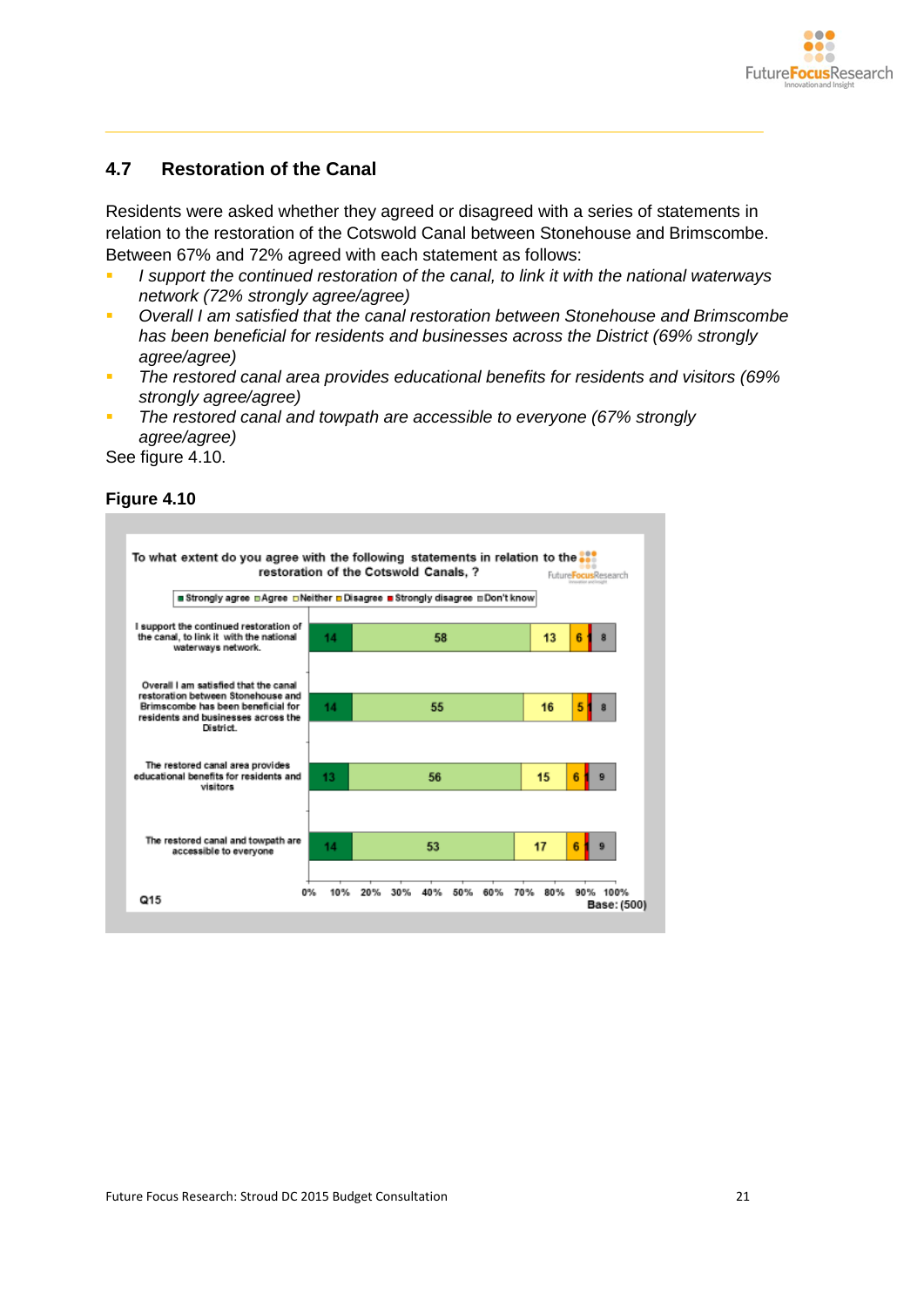

# <span id="page-23-0"></span>**5. Business Survey**

This section examines the views and opinions of the businesses surveyed, covering:

- Overall opinions of Stroud DC
- **Council spending options**
- **Priorities**
- Employment in last year
- **Future plans**
- **Broadband**
- **Working with education**
- **Support for businesses**
- **Restoration of Cotswolds Canals**
- Information from Stroud DC

### <span id="page-23-1"></span>**5.1 Overall opinions on Stroud DC**

Figure 5.1 examines the extent to which respondents agree with the following six statements:

- *I believe that Stroud District Council is business like and efficient*
- *Overall, I am satisfied with the way Stroud District Council runs things*
- *Overall, the services provided by Stroud District Council have improved over the past few years*
- *I think that we get value for money from Stroud District Council*
- *Overall, I am satisfied that Stroud District Council is working to improve the environment*
- *Overall, I am satisfied with my local area as a place to do business*

Over 9 in 10 (92%) agreed (strongly agree/agree) that they were *satisfied with their local area as a place to do business* and over 8 in 10 (84%) agreed (strongly agree/agree) that they were *satisfied that Stroud DC is working to improve the environme*nt. Just under two thirds (64%) agreed (strongly agree/agree) that they were *satisfied with how Stroud DC runs things.*

Over a half (56%) agreed that they *get value for money from Stroud DC* and that they are *business like and efficient*. A similar proportion (55%) agreed that *services provided have improved over the past few years.*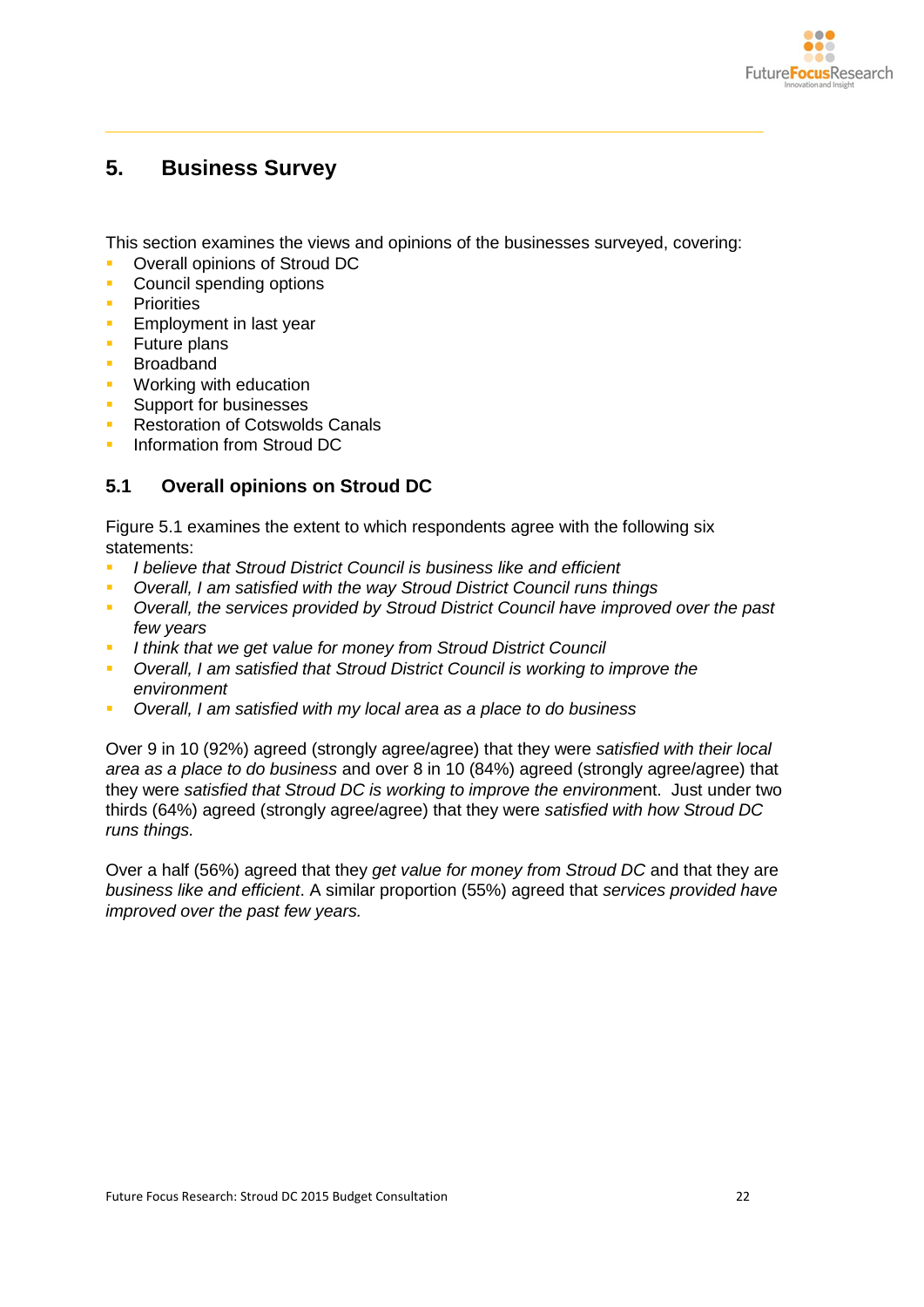

#### Figure 5.1



Comparing this year's results to previous years, the percentage agreement to all statements has risen, the most notable increase being *Stroud DC is working to improve the environment* (risen from 56% in 2014 to 84% in 2015). See figure 5.2.





Future Focus Research: Stroud DC 2015 Budget Consultation 23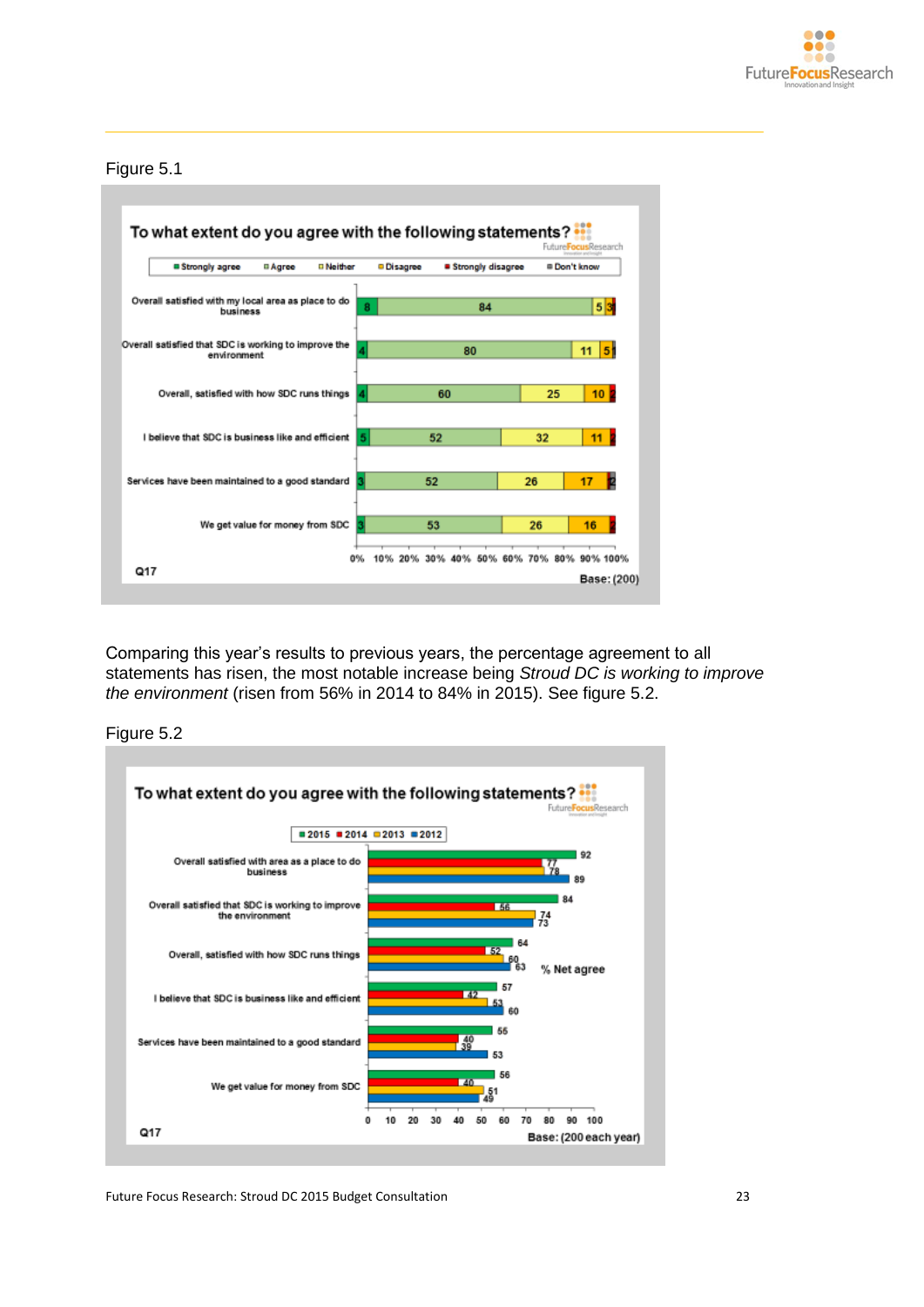

### <span id="page-25-0"></span>**5.2 Council Spending Options**

All 200 respondents were given the opportunity to indicate *how Stroud DC could deliver improvements for residents and businesses without spending money or spending less money*. 43% (85 respondents) did not come up with a suggestion (responding 'don't know'). The following summarises the main responses:

- *Stop Waste/become more efficient/prioritise/spend less/streamlining:* 41%
- *Local business support/business rates:* 30%
- *Staff Costs/reduce staff/pay freeze/merge departments/less management:* 28%
- *Community Spirit/educate the public to provide support to council/use volunteers:* 1%
- *Other:* 5%

All 200 respondents were given the opportunity to indicate *how Stroud DC could generate income through delivering improved services for residents and businesses*. 45% (90 respondents) didn't come up with any suggestions (responding don't know). The following summarises the main responses:

- *Review of Business rates:* 32%
- *Tourism/visitors/trade shows:* 28%
- *Cut waste/review unnecessary spend/more efficiency:* 22%
- *Waste and recycling:* 2%
- *Estate issues/charge higher rents/rent out/sell estate:* 1%
- *Increase taxes/charge more:* 1%
- *Other:* 5%

Even though respondents were advised that SDC did not have responsibility for roads, highways, education & schools, or social care when asked *if the Council could generate more income, which services they thought were in need of more funding*, the main response given was *roads/highways* by 55% of businesses. Other responses are shown in figure 5.3. A quarter said nothing or didn't know.



Future Focus Research: Stroud DC 2015 Budget Consultation 24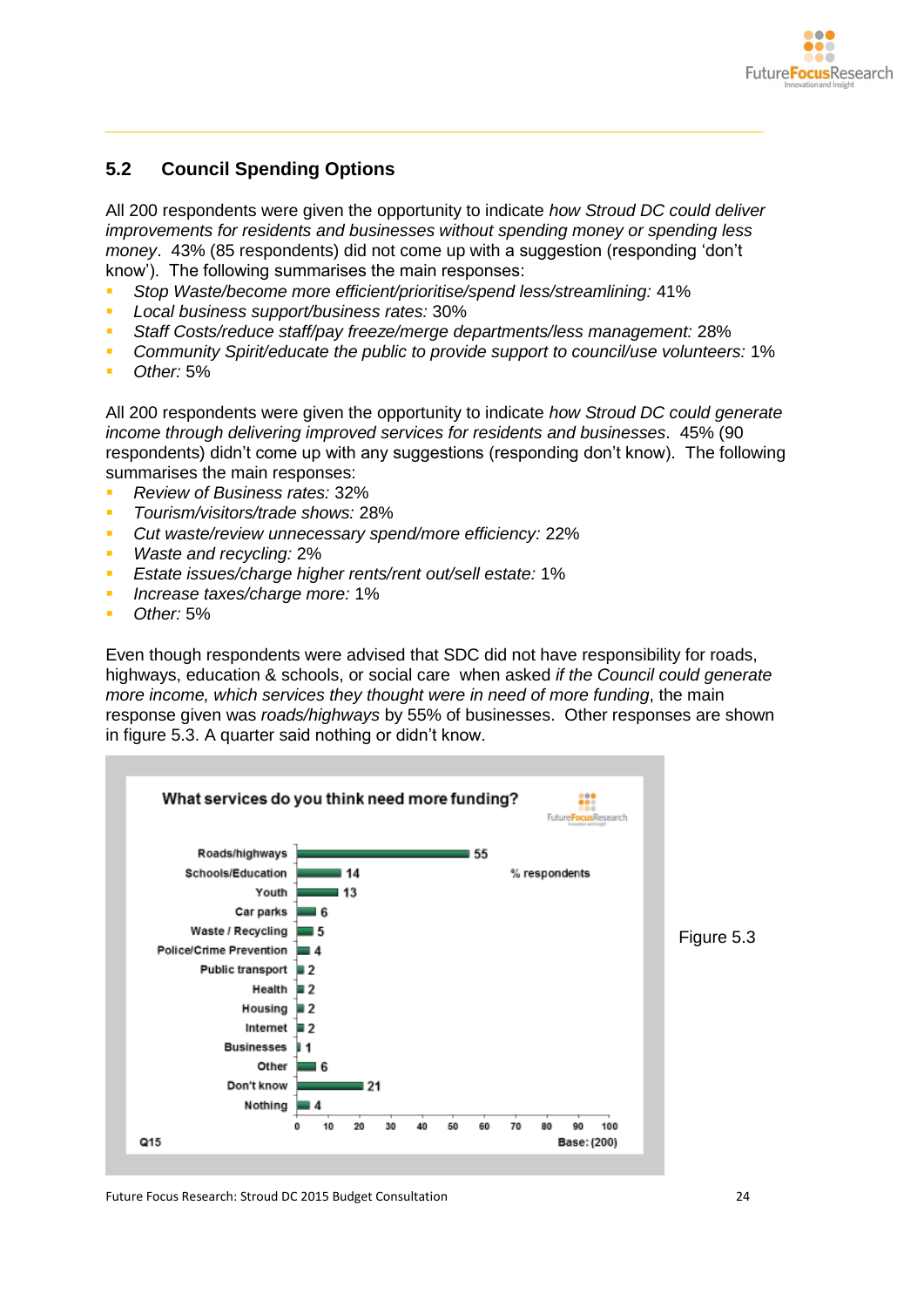

### <span id="page-26-0"></span>**5.3 Corporate Delivery Plan**

Figure 5.4 illustrates the extent to which respondents felt Stroud DC should prioritise certain areas.

The majority of respondents (over 70%) felt that all areas were a priority (either *very high* or *high*).

- *Provide value for money and high quality services* :88%
- **Help local people and businesses recover from recession and grow local economy:** 82%
- *Provide affordable and decent housing* :79%
- **Promote the health and wellbeing of our communities and deliver the public health** *agenda* :75%
- **Minimise carbon footprint/recycle more/less waste to landfill**: 74%

| <b>Nery high priority</b>                                                                    | <b>¤High priority</b>                                       | <b>D</b> Neither | <b>DLow priority</b> | Very low priority |    |   |
|----------------------------------------------------------------------------------------------|-------------------------------------------------------------|------------------|----------------------|-------------------|----|---|
|                                                                                              | Provide value for money and high quality<br><b>SALVICAS</b> | 26               |                      | 62                | 11 |   |
| Help local people and businesses recover from<br>recession and grow local economy            |                                                             | 26               |                      | 56                | 17 |   |
|                                                                                              | Provide affordable and decent housing                       | 22               |                      | 57                | 17 | 5 |
| Promote the health and well being of our<br>communities and deliver the public health agenda |                                                             | 12               | 63                   |                   | 20 | в |
| Minimise carbon footprint/recycle more/less<br>waste to landfill                             |                                                             | 9                | 65                   |                   | 20 | 5 |

#### Figure 5.4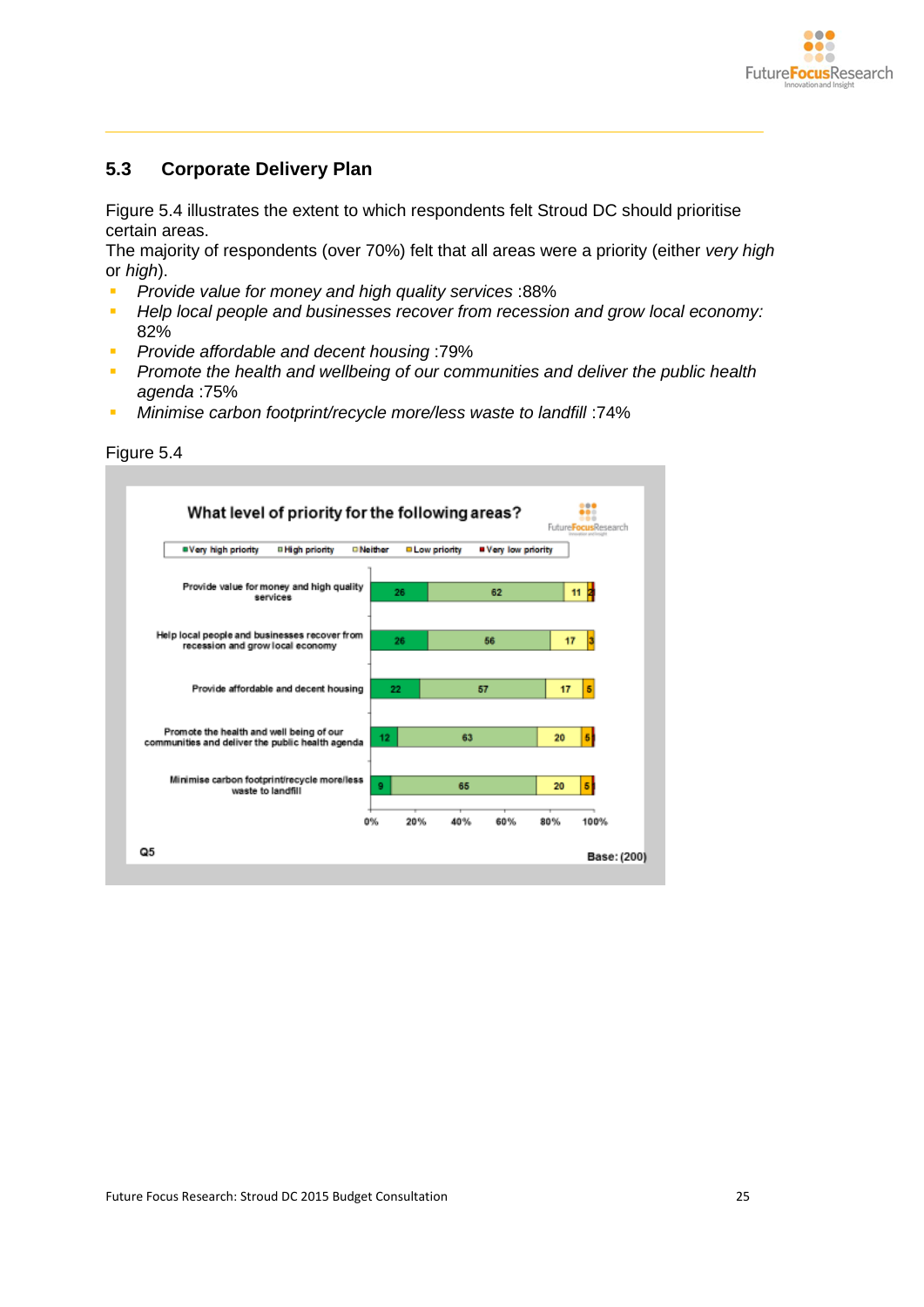

For most areas, the level of priority increased in 2015, with the exception of *help local people and businesses recover from recession and grow local economy* which was consistent with 2014. It is worth noting that *provide affordable and decent housing* and *minimise carbon footprint/recycle more/less waste to landfill* has increased year on year since 2012. See figure 5.5.



Figure 5.5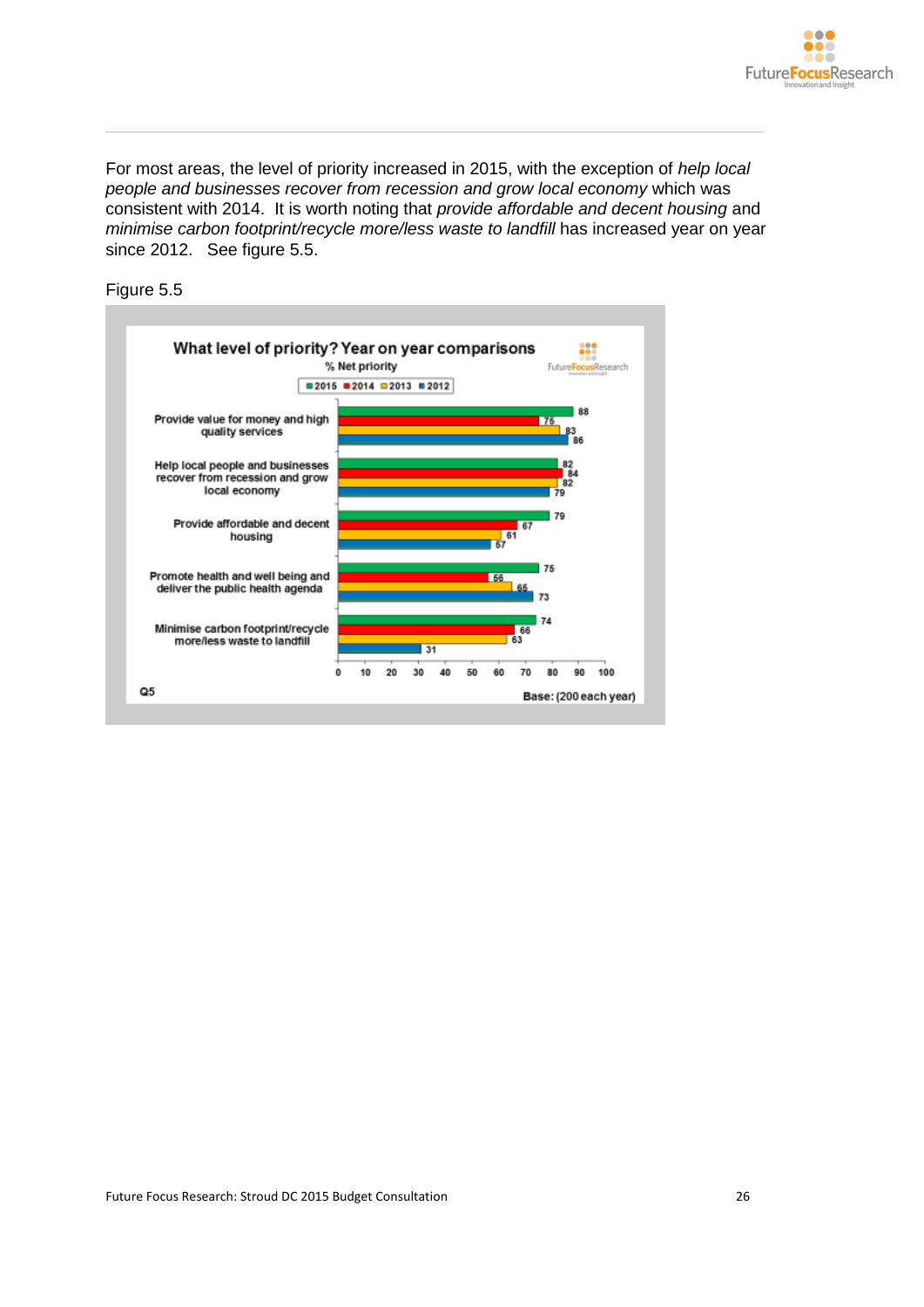

### <span id="page-28-0"></span>**5.4 Local Economy**

To help understand the current economic trends within the District, respondents were asked whether they had employed any additional staff in the past year: 20% said that they had. See figure 5.6.





Of the 39 companies who had employed someone in the past 12 months, 21 of them had employed 1 person, 8 companies had employed 2 people and 10 companies had employed 3 or more people. Just 2 companies said they had employed apprentices.

Larger companies were more likely to have employed someone in the last year than smaller companies (40% of those employing more than 10 people compared to 11% of those employing 1 - 10 people).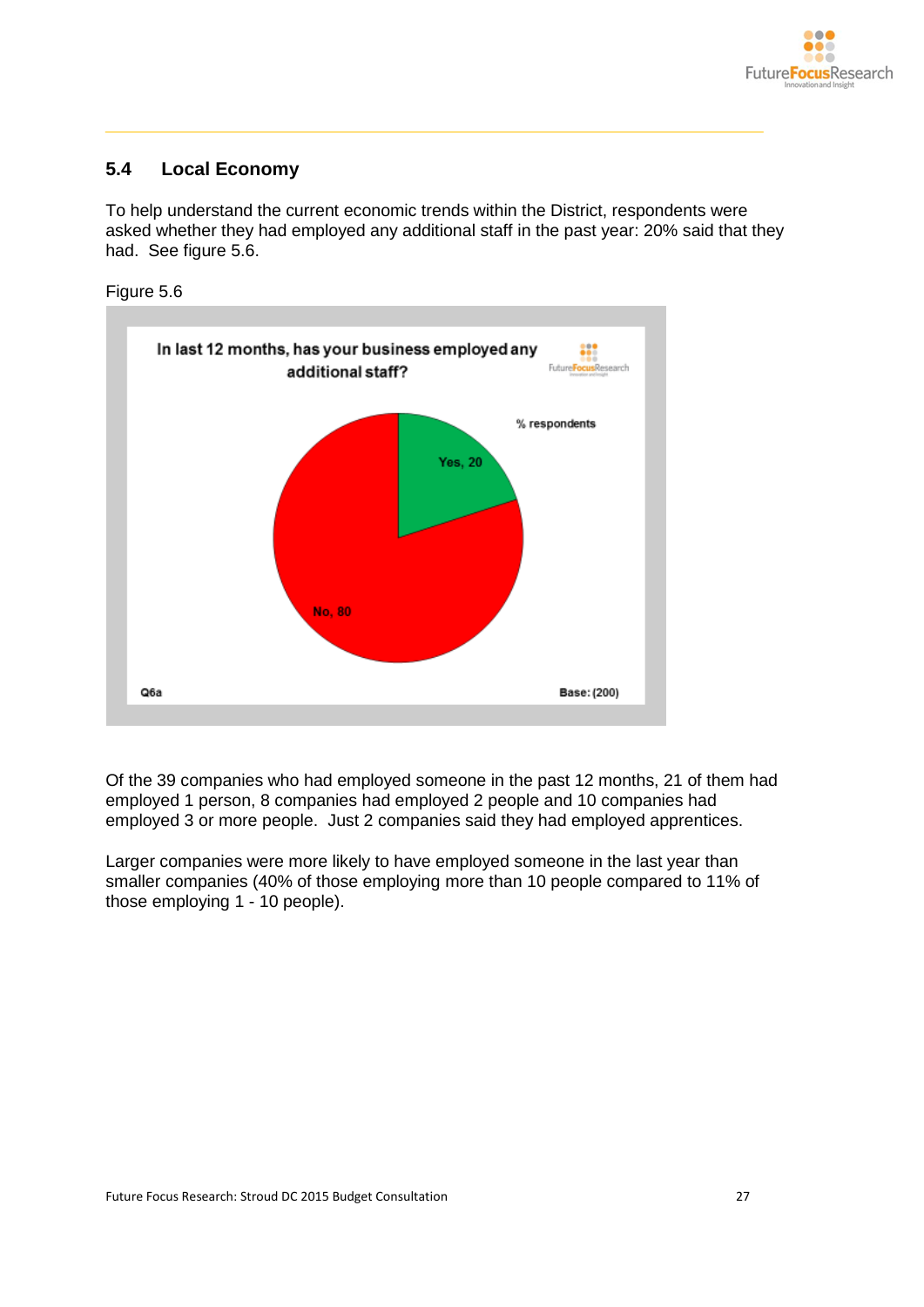

### <span id="page-29-0"></span>**5.5 Future Growth Plans**

Just less than a quarter of businesses (24%) envisage expanding within the next  $2 - 5$ years. 56% said that they won't be expanding and 20% did not know.

The percentage envisaging expansion is similar to 2014 (27%).

Larger companies were more likely to be considering expansion than smaller companies (35% of those employing more than 10 people compared to 19% of those employing 1 - 10 people).

Of those who envisage expanding, 53% of them (25 out of 47 companies) said that they would be taking on more staff.

Of the 25 companies, no-one said that they were going to employ an apprentice.

Those who did not envisage their business expanding in the next  $2 - 5$  years (112) companies) were asked the reason why (please note businesses were able give more than one reason). The main reasons were as follows:

- *Current economic climate* (59 businesses)
- *Availability/affordability of bigger premises/equipment* (35 businesses)
- *Lack of financial support* (8 businesses)
- **Fine as we are (15 businesses)**
- **Big enough (8 businesses)**
- *Planning retirement* (8 businesses)
- *Lack of skilled workforce* (1 business)
- *Other* (11 businesses)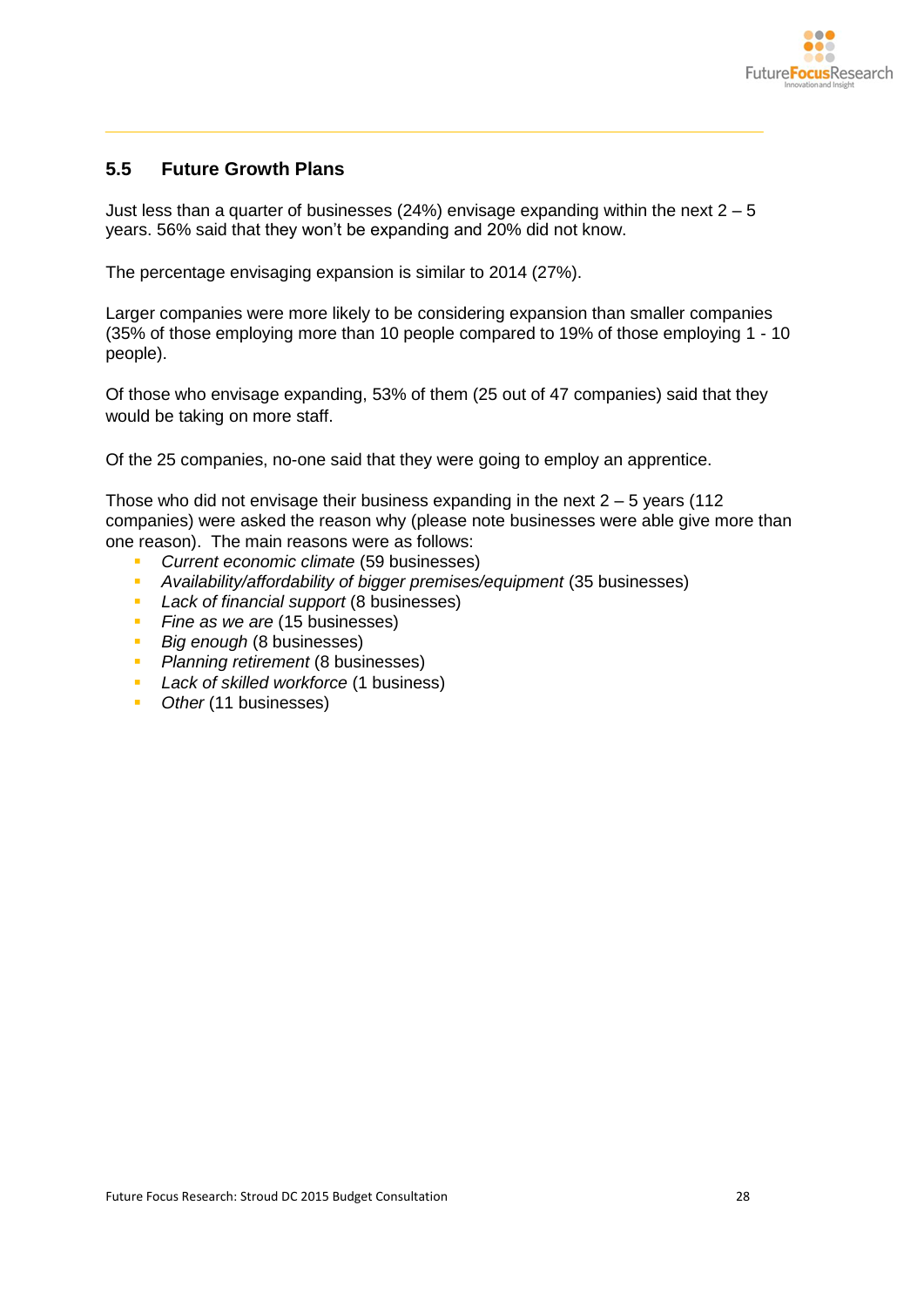

### <span id="page-30-0"></span>**5.6 Broadband**

Respondents were asked how satisfied they were with the performance of their current broadband. Six in 10 businesses (60%) were either *very satisfied* or *satisfied*. This is lower than in 2014 when 72% were satisfied. However, a quarter (25%) were either *dissatisfied* or *very dissatisfied* with its performance (22% in 2014). See figure 5.7.





Just under 8 in 10 businesses (76%) did not believe that their broadband provision was restricting the performance of their business (81% in 2014), however, nearly a quarter 23% said that it was, an increase of 8% since 2014 (15% in 2014).

Over 4 in 10 businesses (41%) did not know whether the broadband in their area was due to be upgraded in the near future and just over a half (51%) said that it was not.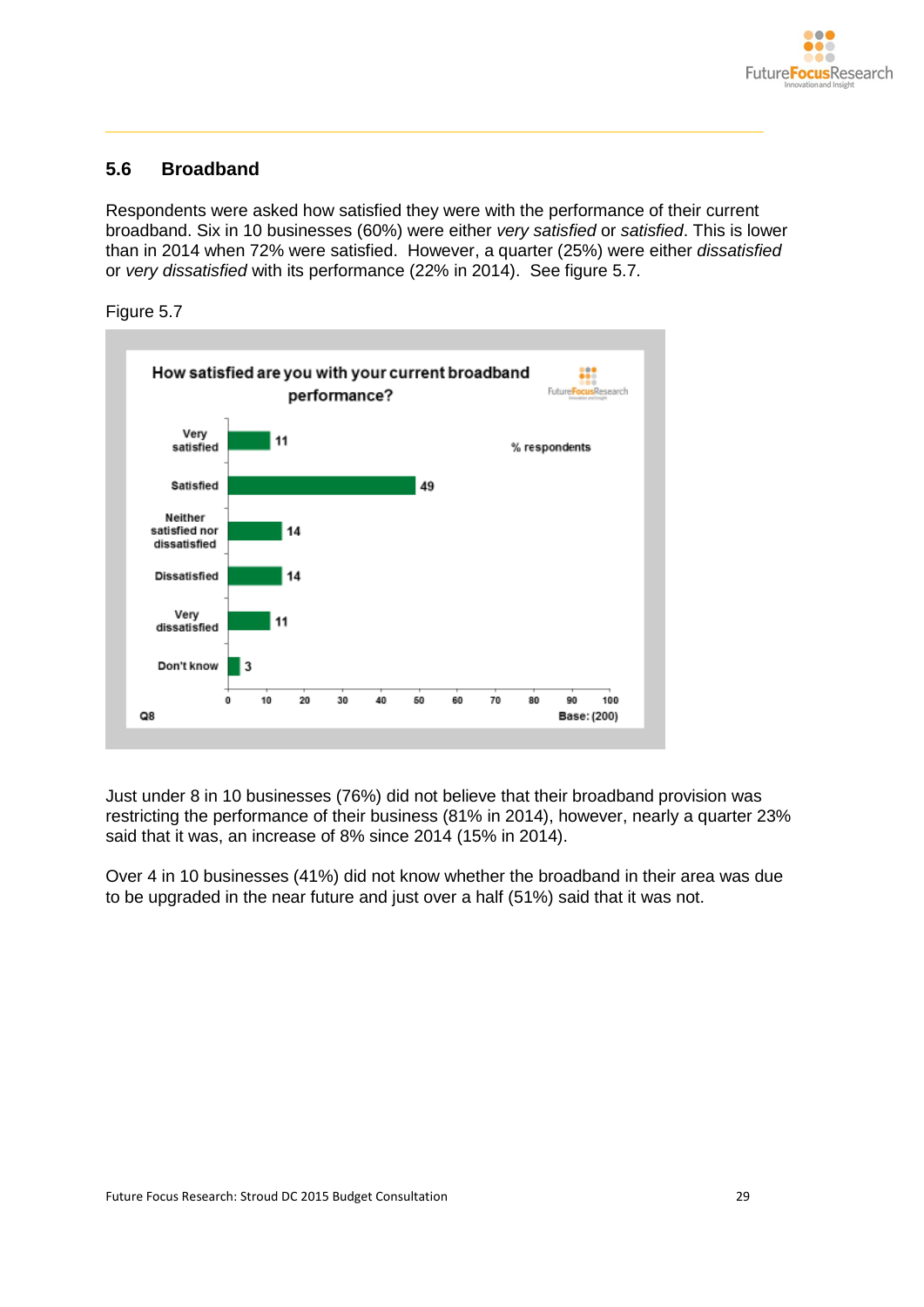

### <span id="page-31-0"></span>**5.7 Support for Businesses**

Respondents were asked what they felt *the Council could do to facilitate growth in the local economy and support employment*. The main theme to emerge was *rates/rent and licence fees* with 44% of businesses stating this. See figure 5.8.

Figure 5.8

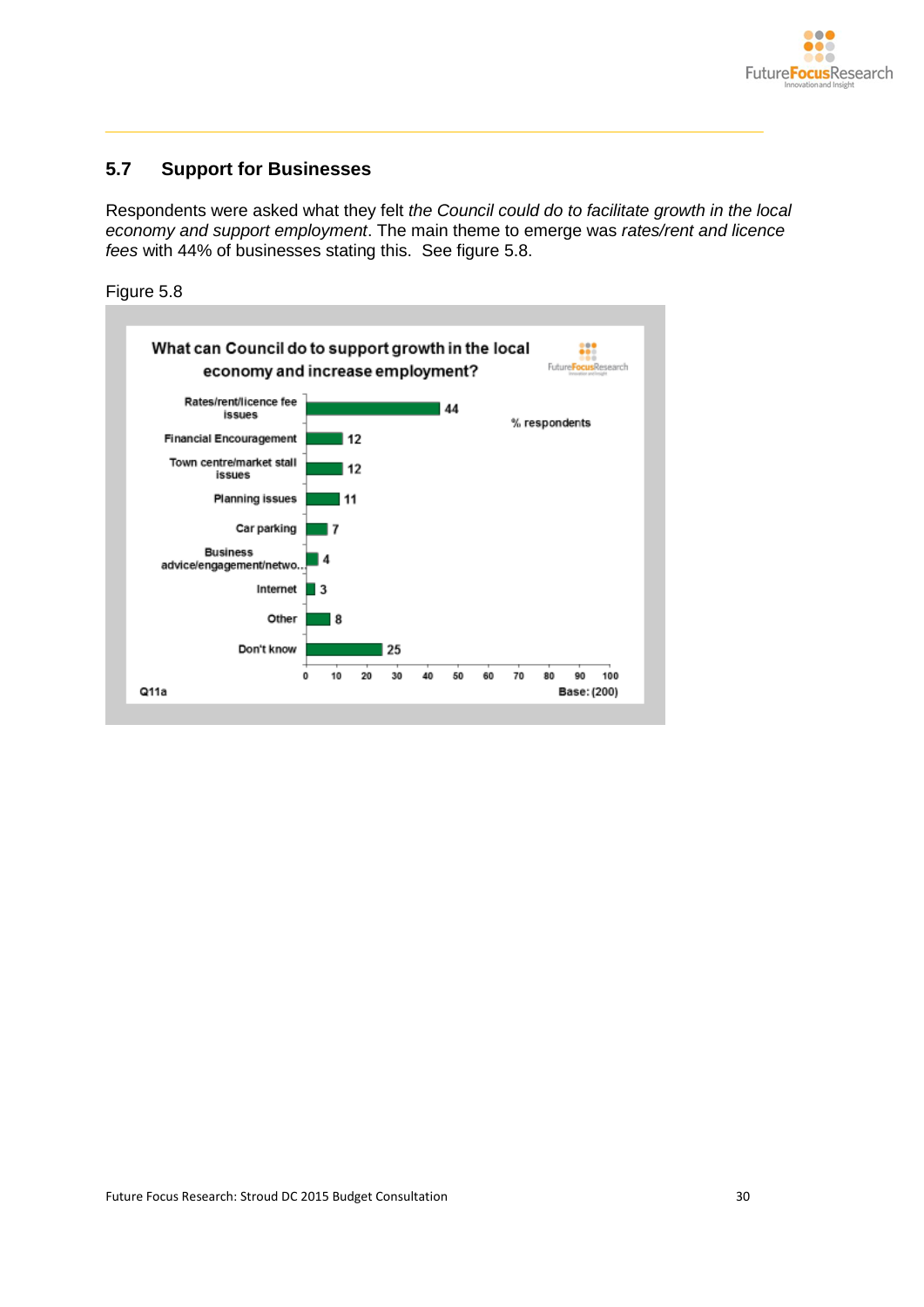

### <span id="page-32-0"></span>**5.8 Working with Education**

Businesses were asked whether they worked with schools and colleges to encourage young people into their business sector. Just over a quarter (27%) said that they did (54 companies). This is consistent with 2014 (27%). See figure 5.9.



Figure 5.9

When asked about the work they had undertaken with schools, the following were mentioned (businesses were able to select more than one response):

- *Work experience* : 42 companies
- *Apprenticeships* : 20 companies
- *Jobs fairs, careers evenings, in-school activities, student placements, trainee programmes etc* : 7 companies
- *Visits from schools* : 1 company
- *Working on a project with the school* : 1 company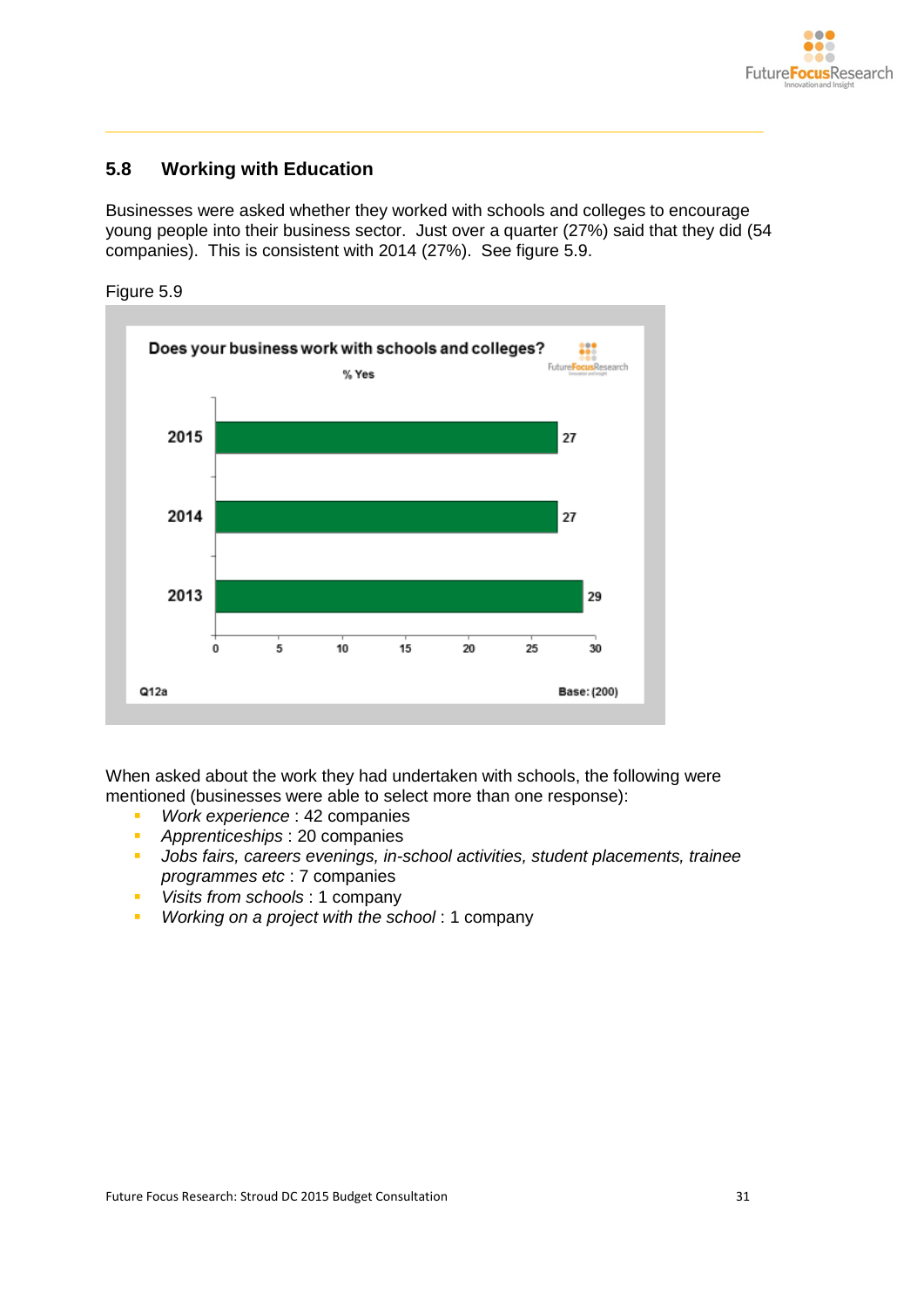

### <span id="page-33-0"></span>**5.9 Information from the Council**

Businesses were asked *how well informed they felt about the services and benefits the Council provides*. Just under two thirds of businesses (65%) said that they were either *very well* or *fairly well* informed which was a big increase on 2014 where only 37% felt informed. However, a third (33%) felt that they were not informed (either *not very well* or *not at all*). See figure 5.10.



When asked how they preferred to be communicated with by the Council, 79% said by leaflet/letter and 25% said by email. (Note: respondents were allowed to select more than one answer)

Figure 5.10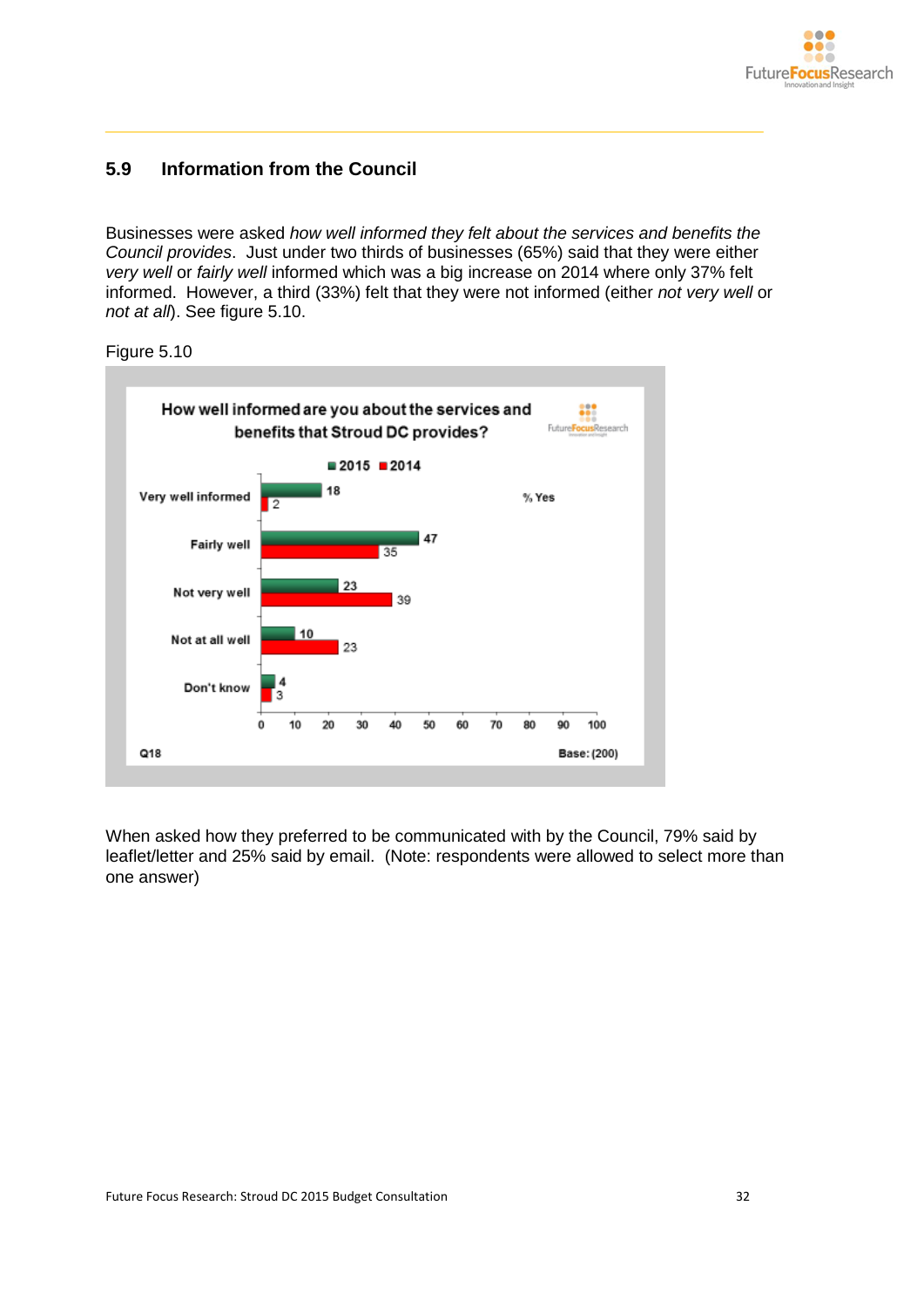

### <span id="page-34-0"></span>**5.10 Restoration of the Canal**

Businesses were asked whether they agreed or disagreed with a series of statements in relation to the restoration of the Cotswold Canal, between Stonehouse and Brimscombe. Between 74% and 86% agreed with each statement as follows:

- *The restored canal and towpath are accessible to everyone (86% strongly agree/agree)*
- *I support the continued restoration of the canal, to link it with the national waterways network (85% strongly agree/agree)*
- *The restored canal area provides educational benefits for residents and visitors (82% strongly agree/agree)*
- *Overall I am satisfied that the canal restoration between Stonehouse and Brimscombe has been beneficial for residents and businesses across the District (74% strongly agree/agree)*

See figure 5.11.

Figure 5.11

| ■ Strongly agree<br>⊟Agree                                                                                        |    | ⊡Neither □Disagree<br>■ Strongly disagree | n Don't know |
|-------------------------------------------------------------------------------------------------------------------|----|-------------------------------------------|--------------|
| The restored canal and towpath are<br>accessible to everyone                                                      | 11 | 75                                        | 11<br>31     |
| I support the continued restoration of<br>the canal, to link it with the national<br>waterways network.           | 15 | 70                                        | 9            |
| The restored canal area provides<br>educational benefits for residents and<br>visitors                            | 13 | 69                                        | 12<br>ĥ      |
| Overall I am satisfied that the canal<br>restoration between Stonehouse and<br>Brimscombe has been beneficial for | 13 | 61                                        | 13<br>10     |